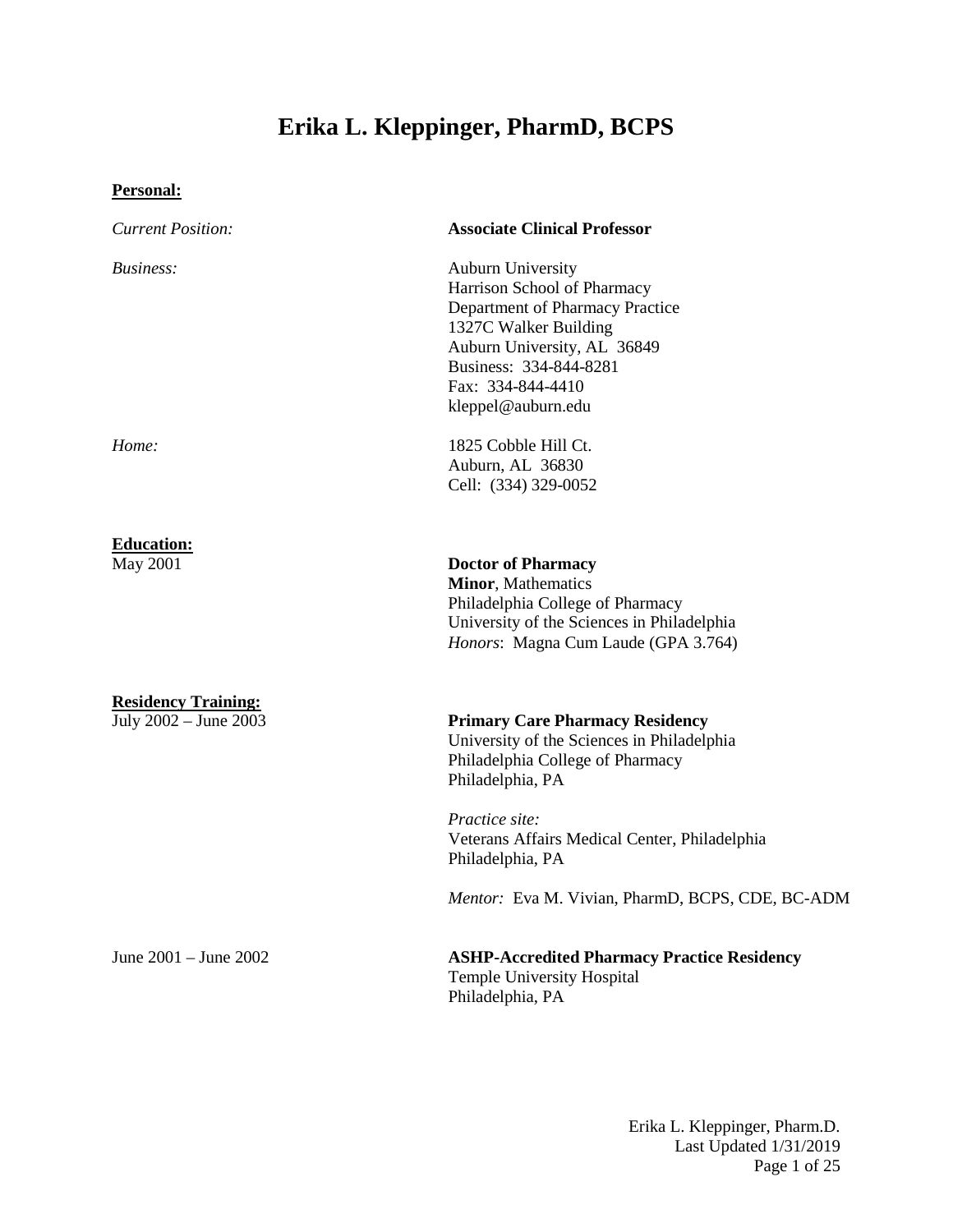| Collaborative Institutional Training Initiative (CITI)                  |
|-------------------------------------------------------------------------|
| IRB #1 Health Science Emphasis                                          |
| Social and Behavioral Research for Biomedical Researchers               |
| Certified Diabetes Educator (renewed in 2011)                           |
| APhA Pharmacy-Based Immunization Certification and Certified Instructor |
| Alabama Preceptor Certification                                         |
| Alabama Pharmacist Licensure (14866)                                    |
| Board Certified Pharmacotherapy Specialist (renewed in 2010 and 2017)   |
| American Heart Association Basic Life Support Provider                  |
| Pennsylvania Pharmacist Licensure (RP046011L)                           |
|                                                                         |

# **Teaching Experience:**

*Assessment: Auburn University, Harrison School of Pharmacy:*

| $2017$ – Present | PY1 Objective Structured Clinical Exam (OSCE) Coordinator<br>Practice Ready Curriculum<br>Six OSCE events held each year for PY1 students                                                                                                                                                          |
|------------------|----------------------------------------------------------------------------------------------------------------------------------------------------------------------------------------------------------------------------------------------------------------------------------------------------|
|                  | <i>Responsibilities include:</i> student orientations, assisting faculty with case<br>creation, case development and review, linking grading rubrics to<br>competencies & objectives, standardized patient/provider training, OSCE<br>event day monitoring, assessment grading, student debriefing |
| $2006 - 2017$    | Objective Structured Clinical Exam (OSCE) Coordinator<br>Contemporary Aspects of Pharmacy Practice (CAPP) Course Sequence<br>Six OSCE events held each year (PY1, PY2, and PY3 students)                                                                                                           |
|                  | <i>Responsibilities included:</i> student orientations, case development and<br>review, standardized patient/provider training, student scheduling, OSCE<br>event day monitoring, assessment grading, student debriefing                                                                           |

*Didactic Teaching: Auburn University, Harrison School of Pharmacy:*

| $2019$ – Present | Integrated Learning Experience 7 (PY2 students)<br>Content Expert/Instructor<br>- Dermatology (Acne)<br>Cough & Cold<br>$\sim$                                                                                                                           |
|------------------|----------------------------------------------------------------------------------------------------------------------------------------------------------------------------------------------------------------------------------------------------------|
| $2019$ – Present | Self-Care and Nonprescription Pharmacotherapy Elective (PY2 students)<br>Course Coordinator, Instructional Designer<br>Content Expert/Instructor<br>Introduction to Self-Care<br>$-$<br><b>Self-Care Group Presentations</b><br>$\overline{\phantom{a}}$ |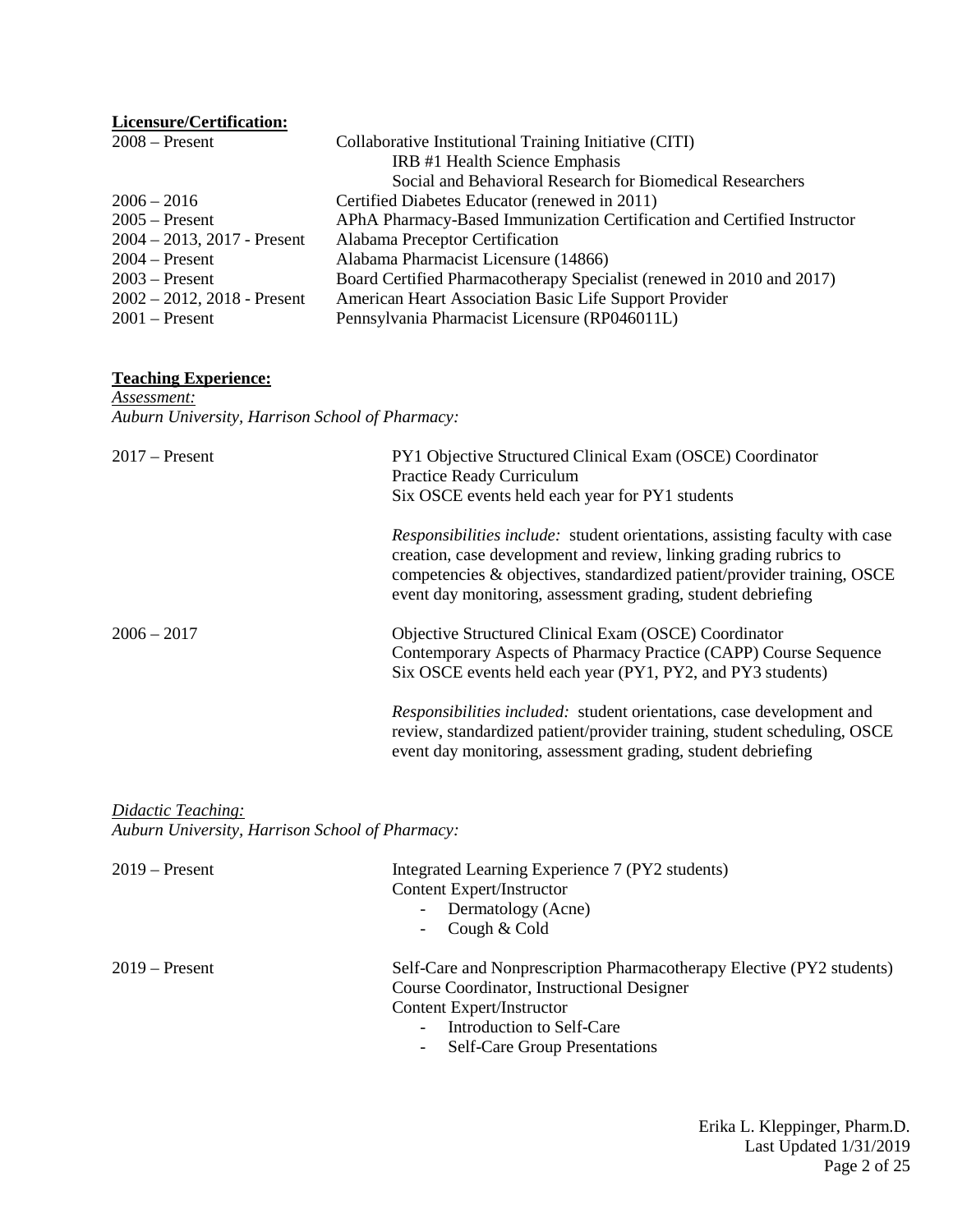| $2018$ – Present | Workshop 3: Immunization Training (PY2 students)<br>Course Coordinator, Instructional Designer<br>Content Expert & Instructor:<br>- Introduction to Immunizations & Foundational Knowledge<br>- Vaccine Administration (Lecture & Skills Lab)                                                                                    |
|------------------|----------------------------------------------------------------------------------------------------------------------------------------------------------------------------------------------------------------------------------------------------------------------------------------------------------------------------------|
| $2018$ – Present | Practice Ready Curriculum PY1 Courses (PY1 students)<br><b>Skills Coordinator</b>                                                                                                                                                                                                                                                |
| $2018$ – Present | Integrated Learning Experience 4 (PY1 students)<br>Teaching Liaison, Content Expert, Instructor<br><b>OTC</b> Dermatology<br>A.<br>OTC Cough & Cold<br>Lab Facilitator:<br>Ointment Compounding Lab (2019)<br>Suspension Compounding Lab (2019)                                                                                  |
| $2018 -$ Present | Longitudinal 2 (PY1 Students)<br>Lab & Skills Activity Facilitator:<br>Health & Wellness Screenings Lab<br>$\sim$<br>Journal Analysis Activity (2019)<br>$\sim$ 10 $\pm$                                                                                                                                                         |
| $2018$ – Present | Integrated Learning Experience 3 (PY1 students)<br>Lab Facilitator:<br>Pharmacy Dispensing Software<br>Pharmacy Errors & Omissions<br>$\sim 100$                                                                                                                                                                                 |
| $2018$ – Present | Workshop 2: Pharmacists' Patient Care Process (PY1 students)<br><b>Instructional Designer, Facilitator</b><br>Content Expert & Instructor<br>Pharmacists' Patient Care Process in the Community Pharmacy<br>Setting                                                                                                              |
| $2017$ – Present | Integrated Learning Experience 2 (PY1 students)<br>Lab & Skills Activity Facilitator:<br><b>Depression Screening</b><br><b>Inhaler Device Teaching Lab</b><br><b>OTC Smoking Cessation Counseling</b><br>$\overline{\phantom{a}}$                                                                                                |
| $2017$ – Present | Longitudinal 1 (PY1 students)<br>Content Expert & Instructor:<br><b>Assessing Patient Understanding</b><br>New Prescription Counseling<br>Evaluator: Elevator Speech Activity (2018)                                                                                                                                             |
| $2017$ – Present | Integrated Learning Experience 1 (PY1 students)<br>Content Expert & Instructor: OSCE Orientation<br>Lab & Skills Activity Facilitator<br><b>Blood Pressure Lab</b><br>$\sim$ 10 $\pm$<br>Glucose Meters Lab<br>OTC Constipation & Diarrhea Counseling<br>Erika L. Kleppinger, Pharm.D.<br>Last Updated 1/31/2019<br>Page 3 of 25 |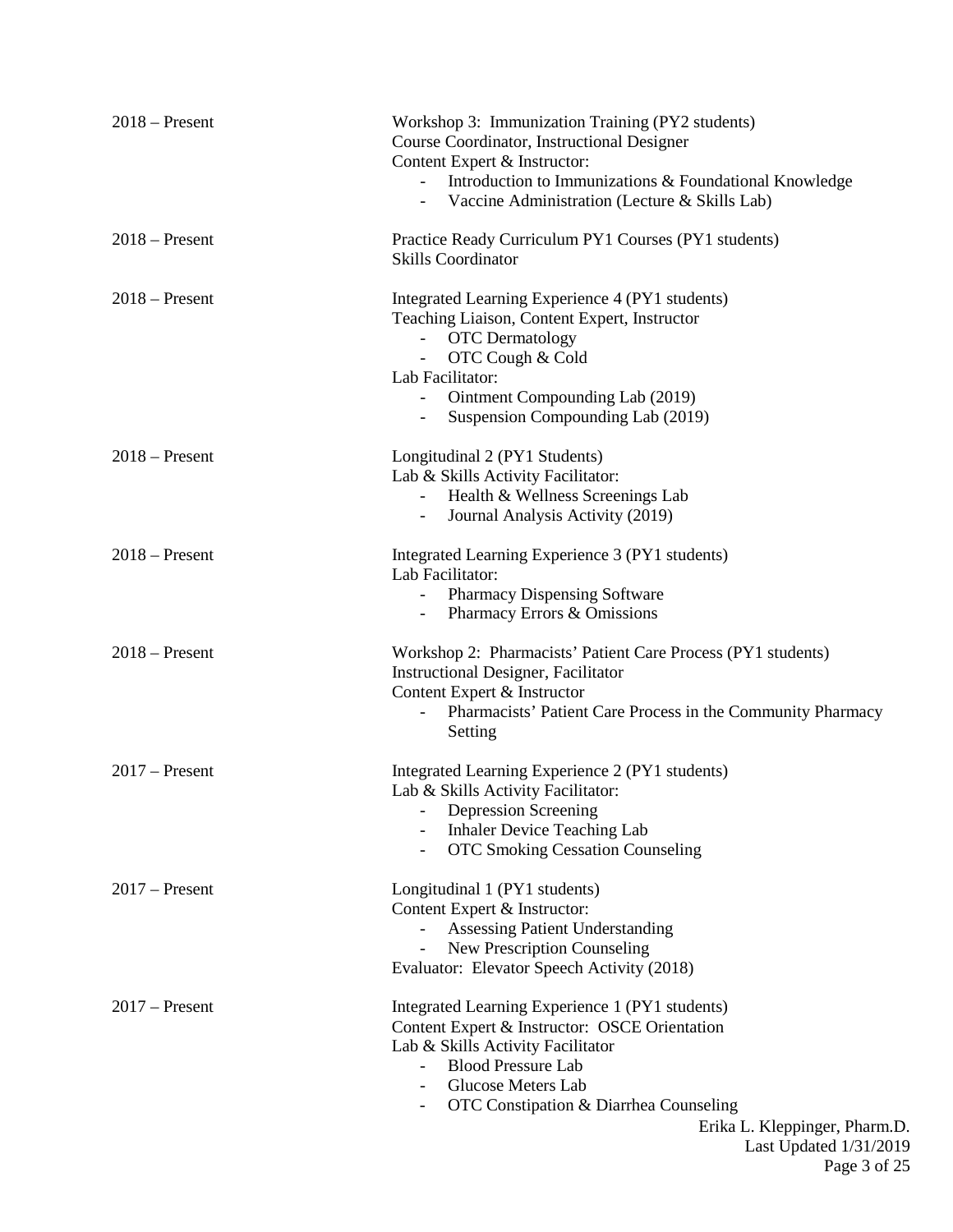| $2012 - 2017$                                | Contemporary Aspects of Pharmacy Practice (CAPP) Course Sequence<br>(PY1, PY2, and PY3 students)<br>Director, Skills Laboratory                                                                                                                                                                                                                                                                                                                                                                                                                                                                                                                                                                                            |
|----------------------------------------------|----------------------------------------------------------------------------------------------------------------------------------------------------------------------------------------------------------------------------------------------------------------------------------------------------------------------------------------------------------------------------------------------------------------------------------------------------------------------------------------------------------------------------------------------------------------------------------------------------------------------------------------------------------------------------------------------------------------------------|
| $2006 - 2017$                                | Contemporary Aspects of Pharmacy Practice I & II (PY1 students)<br>Course Coordinator and Laboratory Instructor<br>(Co-Coordinator from 2006 - 2009)<br>Lead instructor for:<br>Medical Terminology and Abbreviations<br><b>Patient Interviewing</b><br>$\overline{\phantom{a}}$<br>Vital Signs<br>$\overline{\phantom{a}}$<br>SOAP Note Format (2006 only)<br>$\overline{\phantom{a}}$<br><b>Prescription Counseling</b><br>$\overline{\phantom{a}}$<br>Skin/Hair/Nails Assessment (2006-2012)<br>Musculoskeletal Exam (2006-2012)<br>HEENT/Nervous System Assessment (2012 only)<br>$\overline{\phantom{a}}$<br>Lung Function Assessment (2008 only)<br>$\overline{\phantom{a}}$<br><b>Immunization Skills Practical</b> |
| $2006$ – Present                             | APhA Pharmacy-Based Immunization Training (PY1 students)<br><b>Course Coordinator and Instructor</b>                                                                                                                                                                                                                                                                                                                                                                                                                                                                                                                                                                                                                       |
| $2007 - 2009$ , $2012 - 2016$                | Contemporary Aspects of Pharmacy Practice V & VI (PY3 students)<br>Course Coordinator and Laboratory Instructor<br>(Co-Coordinator from 2007-2009, spring 2014, fall 2015, fall 2016)<br>Lead instructor for:<br>Patient Interviewing Skills (2007-2009)<br>$\qquad \qquad -$<br>Cultural Competence (2007-2009)<br>$\overline{\phantom{a}}$<br>Diabetes Patient Education (2007-2009)<br>$\overline{\phantom{a}}$<br>Basic Skills Assessment (2012-2013)<br>$\overline{\phantom{a}}$<br>Sterile Compounding Skills Assessment (2013)<br>$\overline{\phantom{a}}$<br>Alternative Dosing Formulations (2014-2015)<br>Men's Health (2017)                                                                                    |
| $2006 - 2009$ , $2011 - 2013$ , $2016$       | Contemporary Aspects of Pharmacy Practice III & IV (PY2 students)<br>Course Coordinator and Laboratory Instructor<br>(Co-Coordinator from 2006-2009, 2013, spring 2016)<br>Lead instructor for:<br>Endocrine System Assessment (2006-2007 only)<br>$\overline{\phantom{a}}$<br>Cardiac Patient Care (2014)<br>$\overline{\phantom{a}}$                                                                                                                                                                                                                                                                                                                                                                                     |
| April 2005                                   | Endocrine Pharmacotherapy Module (PY2 students)<br><b>Facilitation Instructor</b>                                                                                                                                                                                                                                                                                                                                                                                                                                                                                                                                                                                                                                          |
| February 2005, February 2006<br>January 2007 | Gastrointestinal Pharmacotherapy Module (PY3 students)<br><b>Course Coordinator and Lecturer</b><br><b>Content Expert:</b><br>Viral Hepatitis<br>$\overline{\phantom{a}}$<br>Constipation & Diarrhea<br>Nausea & Vomiting<br>$Eriko I$ $Vlonningor Dhorr$                                                                                                                                                                                                                                                                                                                                                                                                                                                                  |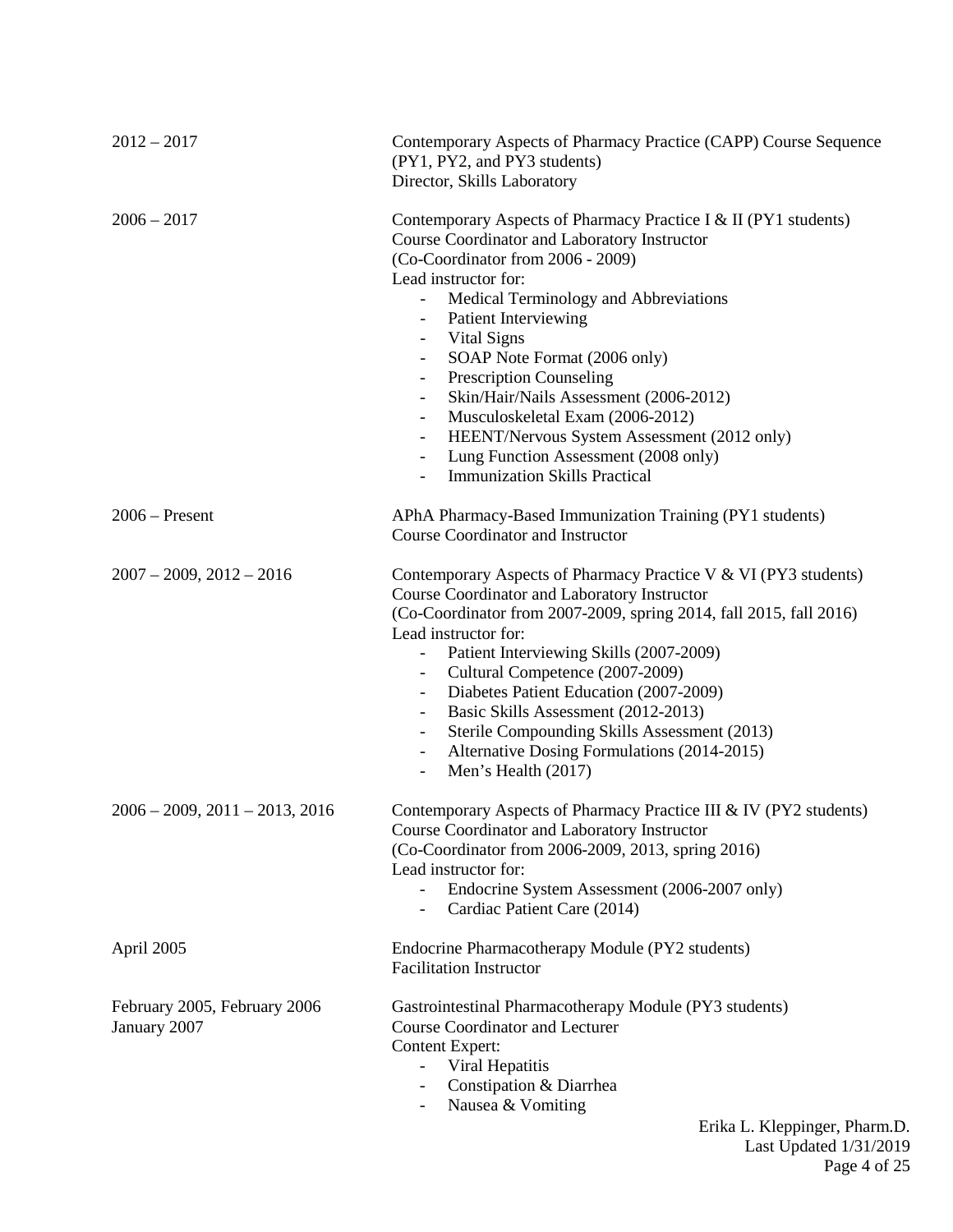| February 2004                                                                              | Gastrointestinal Pharmacotherapy Module (PY3 students)<br><b>Facilitation Instructor</b>                                                                                               |
|--------------------------------------------------------------------------------------------|----------------------------------------------------------------------------------------------------------------------------------------------------------------------------------------|
| $2003 - 2005$                                                                              | Clinical Pathophysiology (PY2 students)<br>Lecturer, Cardiovascular Pathophysiology                                                                                                    |
| October 2003, October 2004                                                                 | Pulmonary Pharmacotherapy Module (PY3 students)<br><b>Facilitation Instructor</b>                                                                                                      |
| University of the Sciences, Philadelphia College of Pharmacy:<br>January 2003 - April 2003 | Introduction to Clinical Pharmacy Skills (PY1 students)<br><b>Recitation Instructor</b>                                                                                                |
| November 2002                                                                              | Principles of Human Disorders and Pharmacotherapeutics II<br>(PY3 students)<br>Clinical Instructor: Gastroesophageal Reflux Disease, Peptic Ulcer<br>Disease, Stress Ulcer Prophylaxis |
| November 2002, April 2003                                                                  | Pharmacy Systems Management (PY2 students)<br>Lecturer: Medication Errors                                                                                                              |
| August – December 2002                                                                     | Principles of Human Disorders and Pharmacotherapeutics Laboratory I<br>(PY 3 students)<br>Laboratory Instructor                                                                        |
| March 2001 – April 2001                                                                    | Pharmacy Systems Management (PY2 students)<br><b>Student Instructor: Medication Errors</b>                                                                                             |
| March 2001 – April 2001                                                                    | Principles of Human Disorders and Pharmacotherapeutics Laboratory II<br>(PY3 students)<br>Laboratory Instructor                                                                        |
| March 2001 – April 2001                                                                    | Principles of Human Disorders and Pharmacotherapeutics (PY3 students)<br>Recitation Co-Instructor: Clinical Case Studies II                                                            |
| Temple University, School of Pharmacy<br>April 2002                                        | Pediatrics Elective Course (PY3 students)<br>Lecturer: Pediatric HIV Infection                                                                                                         |
| April 2002                                                                                 | Pediatric Elective Course (PY3 students)<br>Laboratory Instructor: Calculations and Compounding Lab                                                                                    |
| September $2001 - May 2002$                                                                | Pathophysiology/Therapeutics Recitation (PY2 students)<br><b>Recitation Instructor: Case Studies</b>                                                                                   |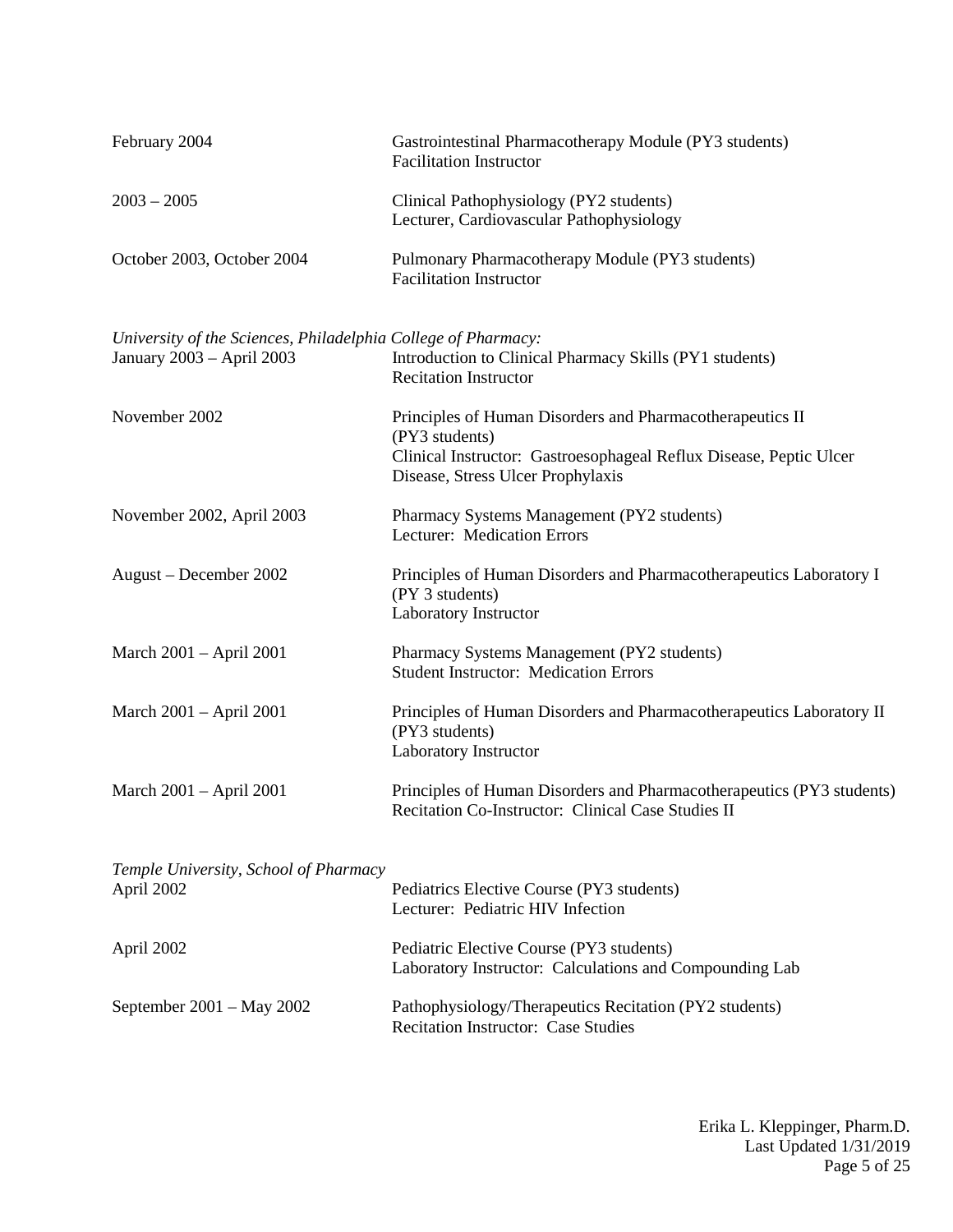*Experiential Teaching (Doctor of Pharmacy Students):*

|  |  | Auburn University, Harrison School of Pharmacy: |
|--|--|-------------------------------------------------|
|  |  |                                                 |

| August 2012 - Present                                                                    | Academic Elective Rotation (PY4 students)<br>Clinical Pharmacy Clerkship Preceptor<br>Auburn, AL                                                         |
|------------------------------------------------------------------------------------------|----------------------------------------------------------------------------------------------------------------------------------------------------------|
| January 2011 - May 2012                                                                  | Primary Care APE Rotation (PY4 students)<br>Clinical Pharmacy Clerkship Preceptor<br>Auburn University Pharmaceutical Care Center (AUPCC)<br>Auburn, AL  |
| November 2003 - December 2010                                                            | Primary Care Rotation (PY4 students)<br>Clinical Pharmacy Clerkship Preceptor<br>Central Alabama Veterans Health Care Center (CAVHCS)<br>Tuskegee, AL    |
| August 2003 – Present                                                                    | Introductory Pharmacy Practice Experience (PY1, PY2, and PY3 students)<br><b>Faculty Mentor</b>                                                          |
| University of the Sciences, Philadelphia College of Pharmacy:<br>August 2002 - June 2003 | Ambulatory Care Rotation (PY4 students)<br><b>Clinical Pharmacy Clerkship Preceptor</b><br>VA Medical Center, Philadelphia                               |
| September $2002 -$ June $2003$                                                           | Introductory Pharmacy Practice Experience (PY2 students)<br>Preceptor<br>VA Medical Center, Philadelphia                                                 |
| Temple University, School of Pharmacy:                                                   |                                                                                                                                                          |
| May 2002 - June 2002                                                                     | General Medicine Rotation (PY4 students)<br>Clinical Pharmacy Clerkship Preceptor<br><b>Temple University Hospital</b>                                   |
| September 2001                                                                           | <b>Ambulatory Care Rotation (PY4 students)</b><br>Clinical Pharmacy Clerkship Co-Preceptor<br>Temple University Hospital Medicine Clinic/Pharmacy Clinic |
| August 2001 – June 2002                                                                  | <b>Institutional Pharmacy Rotation (PY4 students)</b><br><b>Clinical Pharmacy Clerkship Preceptor</b><br><b>Temple University Hospital</b>               |
|                                                                                          |                                                                                                                                                          |

# *Experiential Teaching (Pharmacy Residents):*

| East Alabama Medical Center PGY1 Residency Program   |
|------------------------------------------------------|
| Preceptor: Skills Lab Teaching Longitudinal Rotation |
| Auburn University Harrison School of Pharmacy        |
| Auburn, AL                                           |
|                                                      |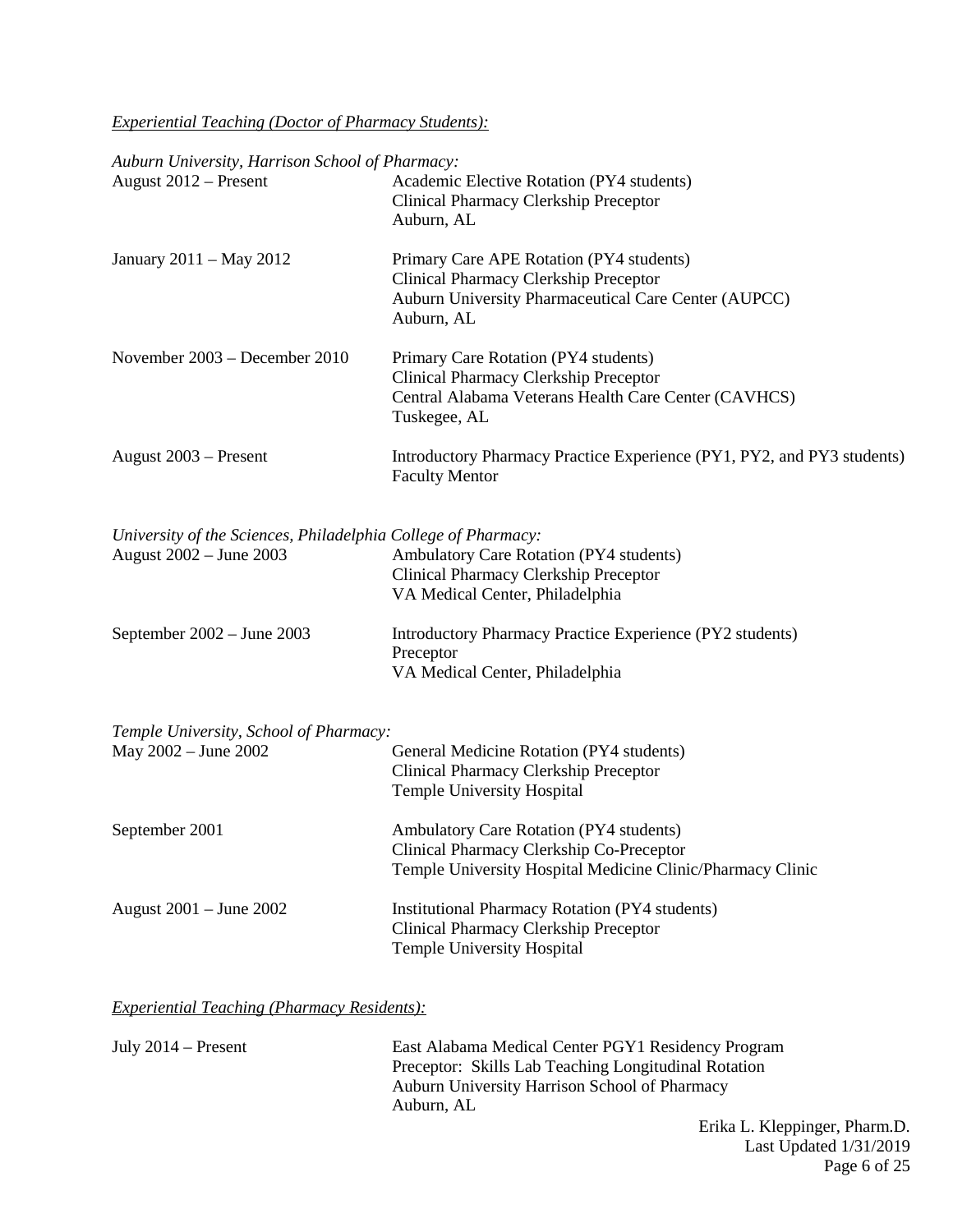| July $2012$ – Present                            | Resident Teaching and Learning Program (RTLP)<br>Co-Coordinator and Facilitator<br>Auburn University Harrison School of Pharmacy<br>Auburn, AL                                                                                                                                                                                                                                          |
|--------------------------------------------------|-----------------------------------------------------------------------------------------------------------------------------------------------------------------------------------------------------------------------------------------------------------------------------------------------------------------------------------------------------------------------------------------|
| August $2011$ – Present                          | Pharmacy Health Services PGY1 Residency Program<br>Preceptor:<br>Skills Lab Teaching Longitudinal Rotation<br><b>IPPE Mentoring Longitudinal Rotation</b><br>$\overline{\phantom{a}}$<br>Research Project $(2011 – 2016)$<br>$\overline{\phantom{a}}$<br>Auburn University Harrison School of Pharmacy<br>Auburn, AL                                                                    |
| July 2006 – June 2008                            | Auburn University Harrison School of Pharmacy Primary Care<br>Residency Program (PGY2)<br>VA Primary Care Rotation Preceptor<br>Central Alabama Veterans Health Care System (CAVHCS)<br>Tuskegee, AL                                                                                                                                                                                    |
| July $2004 - December 2010$                      | East Alabama Medical Center/Auburn University Harrison School of<br>Pharmacy PGY 1 Residency<br>Primary Care Rotation Preceptor<br>Central Alabama Veterans Health Care System (CAVHCS)<br>Tuskegee, AL                                                                                                                                                                                 |
| <b>Research:</b><br>Funded Research:             |                                                                                                                                                                                                                                                                                                                                                                                         |
| March 2007 - April 2008                          | "Osteoporosis and prenatal screening and counseling in 2 Alabama health<br>departments"<br>APhA-ASP and Pharmacy Services Support Center (PSSC) of the Health<br>Resources and Services Administration (HRSA)<br>\$2000<br>Co-Investigator<br>Primary Investigators: Julia Main and Pamela Wilkins (PharmD students)                                                                    |
| March 2005 - April 2006                          | "Enhancing diabetes awareness through simulated case experiences"<br><b>Breeden Teaching Grant</b><br><b>Auburn University</b><br>\$1986<br>Primary Investigator                                                                                                                                                                                                                        |
| Nonfunded Research:<br>February $2016$ – present | "Self- and Peer Evaluation of New Prescription Counseling: Do they<br>correlate with performance on an Objective Structured Clinical<br>Examination?"<br>Kim Garza, principle investigator<br>Erika Kleppinger, Pharm.D.; Natalie Hofmann; co-investigators<br>Auburn University Harrison School of Pharmacy<br>Erika L. Kleppinger, Pharm.D.<br>Last Updated 1/31/2019<br>Page 7 of 25 |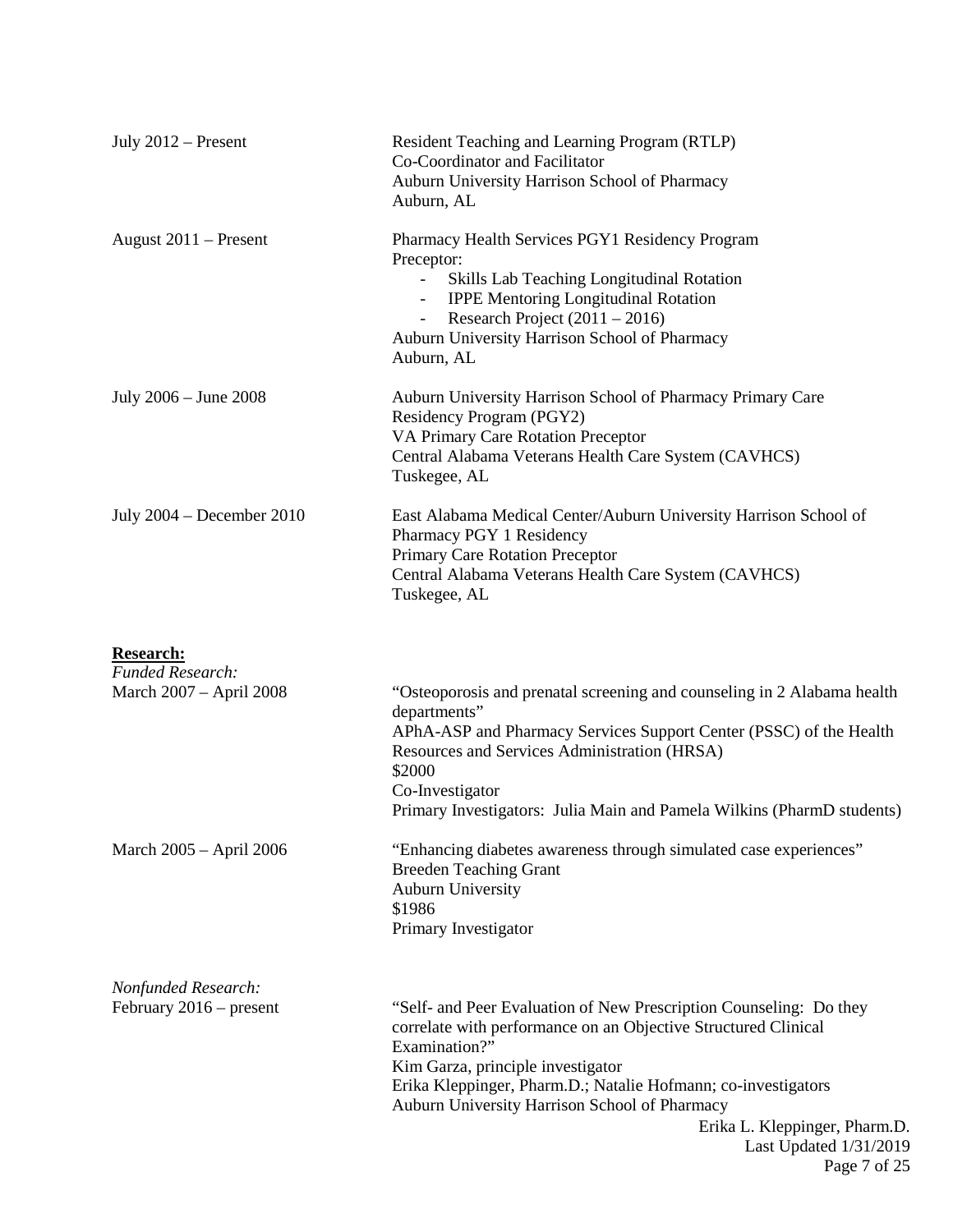| February $2016 -$ June $2017$ | "Student and standardized patient perceptions of the utilization of<br>ExamSoft rubrics for OSCE grading"<br>Erika Kleppinger, principle investigator<br>Amber Hutchison, Pharm.D.; Channing Ford, Pharm.D.; Callie Baker,<br>Pharm.D. Candidate; co-investigators<br>Auburn University Harrison School of Pharmacy                                                                                            |
|-------------------------------|----------------------------------------------------------------------------------------------------------------------------------------------------------------------------------------------------------------------------------------------------------------------------------------------------------------------------------------------------------------------------------------------------------------|
| March 2013 – March 2014       | "The quest for improved OTC recommendations: a skills based continuing<br>education program"<br>Erika Kleppinger, principle investigator<br>Cherry Jackson, Pharm.D.; Lea Eiland, Pharm.D.; Amber Hutchison,<br>Pharm.D.; Lori Hornsby, Pharm.D.; Kyle Sexton, Pharm.D. candidate; co-<br>investigators<br>Auburn University Harrison School of Pharmacy                                                       |
| August 2012 – May 2015        | "Vaccine administration experience among student pharmacists at the<br>Harrison School of Pharmacy"<br>Erika Kleppinger, principle investigator<br>Amber Hutchison, Pharm.D.; Jason Dover, Pharm.D. candidate; co-<br>investigators<br>Auburn University Harrison School of Pharmacy                                                                                                                           |
| March $2012 -$ June $2013$    | "Evaluation of 'Practical Skills for Pharmacists', a skills-based continuing<br>education program"<br>Lori Hornsby, Pharm.D., principle investigator<br>Erika Kleppinger, Pharm.D.; Jillian Blair Thomas, Pharm.D. candidate;<br>Amy Donaldson, Pharm.D.; Kristi Kelley, Pharm.D.; Anne Marie Liles,<br>Pharm.D.; Haley Phillippe, Pharm.D.; co-investigators<br>Auburn University Harrison School of Pharmacy |
| May 2007 - April 2008         | "Evaluation of clopidogrel use in primary care at a veterans affairs facility"<br>Erika Kleppinger, principle investigator<br>Kelly Green, Pharm.D. candidate; Maria Fitzpatrick, Pharm.D. candidate;<br>co-investigators<br>Central Alabama Veterans Health Care System (CAVHCS)                                                                                                                              |
| June 2006 - December 2009     | "Improving lipid control through a pharmacist-managed diabetic<br>dyslipidemia clinic"<br>Erika Kleppinger; Addison Ragan, Pharm.D.; principle investigators<br>Sarah Lundeen, Pharm.D. candidate; Erica Newman, Pharm.D. candidate;<br>Matt Sega, Pharm.D. candidate; co-investigators<br>Central Alabama Veterans Health Care System (CAVHCS)                                                                |
| June 2005 - May 2007          | "Evaluation of sulfonylurea use in patients with sulfa allergies"<br>Erika Kleppinger, principle investigator<br>Julie Clayton, Pharm.D. candidate; Julie Willmon, Pharm.D. candidate; co-<br>investigators<br>Central Alabama Veterans Health Care System (CAVHCS)                                                                                                                                            |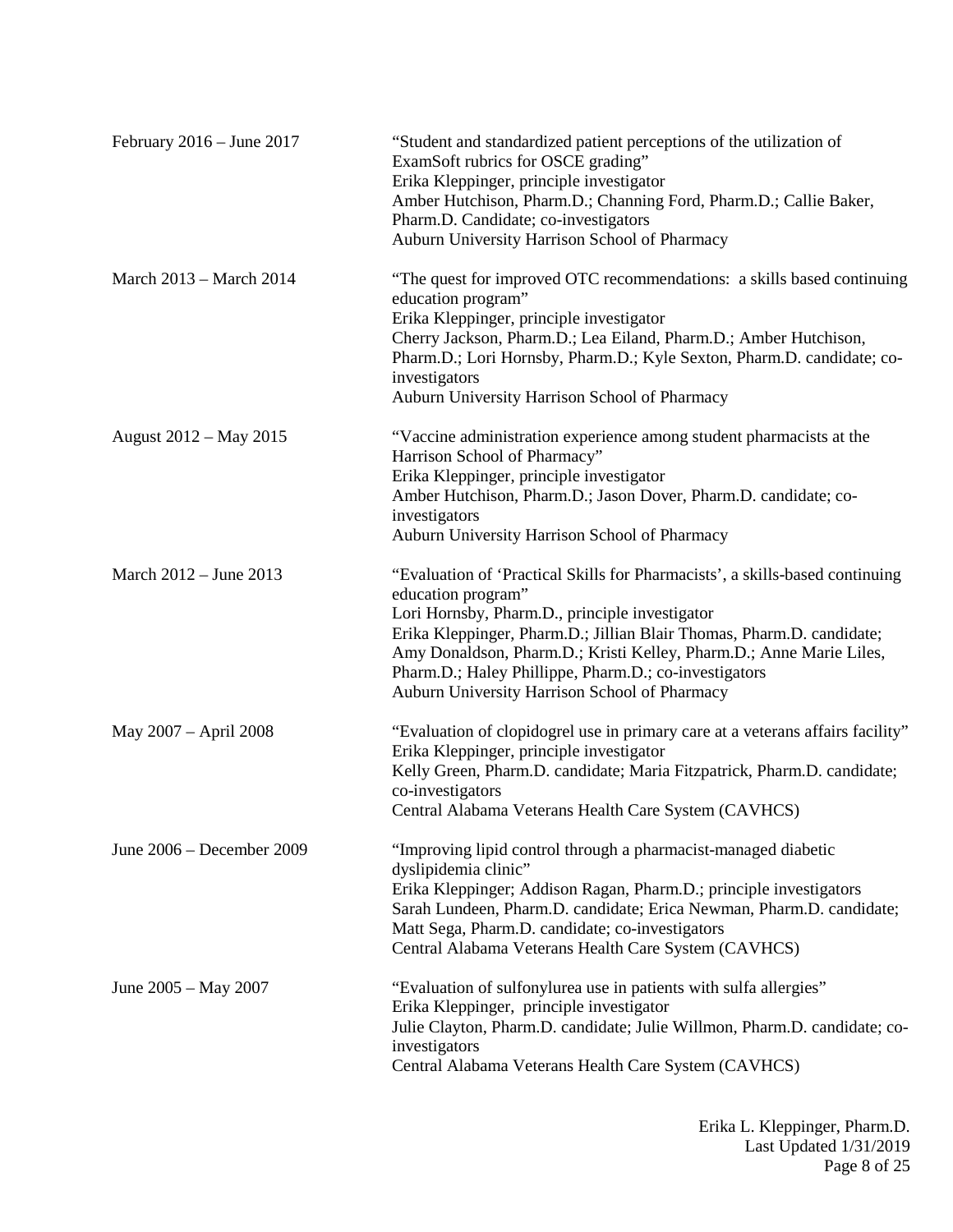| March 2003 - April 2003       | "Lisinopril Drug Utilization Evaluation"<br>Philadelphia VA Medical Center                                                                                                                                           |
|-------------------------------|----------------------------------------------------------------------------------------------------------------------------------------------------------------------------------------------------------------------|
| August 2002 – June 2003       | "Evaluating quality of life in veterans with type 2 diabetes mellitus"<br>Erika Kleppinger, Eva Vivian, principal investigators<br>Philadelphia College of Pharmacy<br>Veterans Affairs Medical Center, Philadelphia |
| January 2002 - April 2002     | "Drug utilization evaluation: Intravenous pantoprazole"<br><b>Temple University Hospital</b>                                                                                                                         |
| September $2001 -$ April 2002 | "Predictors of hospitalization in patients with congestive heart failure"<br>Erika Kleppinger, Michael Jacobs, principal investigators<br>Temple University Hospital, Internal Medicine Clinic                       |

## **Publications:**

## *Book Chapters:*

**Kleppinger EL**. Physical Assessment. In: Hennenfent JA, Pace HA, eds. Pharmacy Competency Assessment Center (PCAC). ?? ed. American Society of Health-System Pharmacists, 2019. *In press.*

**Kleppinger EL.** Implementing the Pharmacists' Patient Care Process. In: Schwinghammer TL et al, eds. Pharmacotherapy Casebook: A Patient-Focused Approach. 11<sup>th</sup> ed. New York: McGraw-Hill, 2020. (Accepted for publication)

#### *Refereed Publications:*

Ford CR, **Kleppinger EL**, Helms KL. Exploring Professional Identity: Reflecting on Student Pharmacists' Experiences as Pharmacy Camp Counselors. Am J Pharm Educ. Qualitative Research Theme Issue. Posted online 7/20/2018:Article 7128.

**Kleppinger EL**, Helms KL, Ford CR, Chung A, Donaldson AR. Evolution and expansion of a resident teaching and learning program sponsored by a school of pharmacy. Am J Health-Syst Pharm. 2018;75(19):1478-1485.

Kiersma ME, Chen AMH, **Kleppinger EL**, Blake EW, Fusco NM, Mody V, Gillespie ME, Knell M, Zavod RM, AACP Council of Faculties Scholarly Teaching Taskforce Committee Members. Evaluation of criteria utilized in the recognition of teaching excellence awards. Curr Pharm Teach Learn. 2016;8(4):477-484.

McDonough SLK, **Kleppinger EL**, Donaldson AR, Helms KL. Going "high stakes" with a pharmacy OSCE: Lessons learned in the transition. Curr Pharm Teach Learn. 2015;7(1):4-11.

Gums TH, **Kleppinger EL**, Urick BY. Outcomes of individualized formative assessments in a pharmacy skills laboratory. Am J Pharm Educ. 2014;78(9):Article 166.

Darnell JB, **Kleppinger EL**. Approved uses of dabigatran etexilate as an anticoagulant. J Pharm Technol 2011;27:258-65.

**Kleppinger EL**, Ragan AP. Elevated hepatic transaminases associated with the use of interferon alfacon-1 and ribavirin. AJHP 2009;66:465-468.

**Kleppinger EL**, Helms K. The role of vildagliptin in the management of type 2 diabetes mellitus. Ann Pharmacother 2007;41:824-832.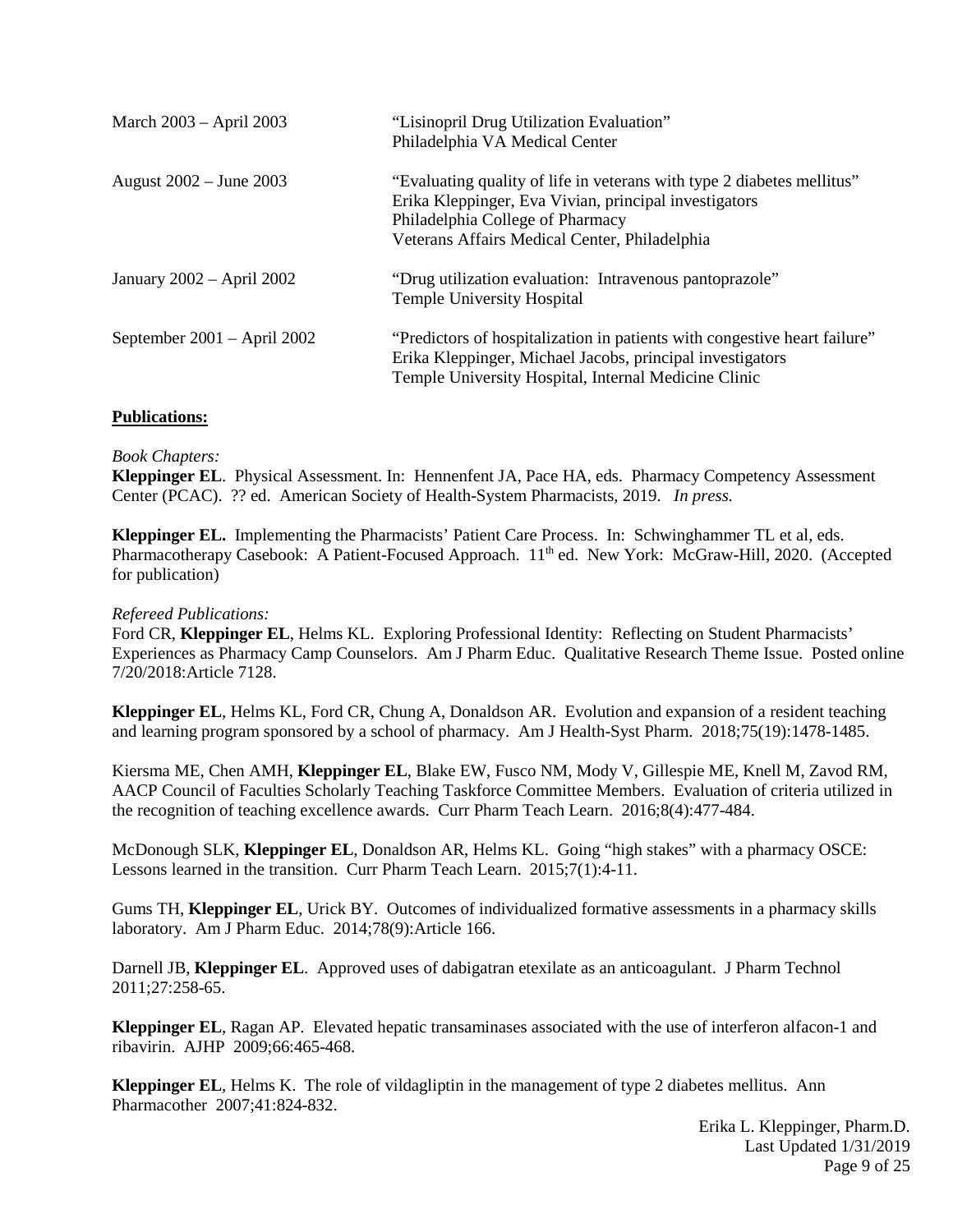**Kleppinger EL**, Vivian EM. Pramlintide for the treatment of diabetes mellitus. Ann Pharmacother 2003;37:1082- 1089.

#### *Refereed Publications in Progress:*

Ford CR, Garza K, Kavookjian J, **Kleppinger EL**. Assessing student pharmacist communication skills: development and implementation of a global communication rubric. *Manuscript submitted to Currents in Pharmacy Teaching and Learning 10/27/2018, revised and resubmited 1/14/2019, under peer review.*

Garza KB, Hohmann NS, Kavookjian J, **Kleppinger EL**. Integration of a new prescription counseling module over two courses for student pharmacists. *Manuscript in progress, plan to submit to Currents in Pharmacy Teaching and Learning.*

Garza KB, Hohmann NS, Kavookjian J, **Kleppinger EL**. Do self- and peer-evaluations of a mock new prescription counseling session predict performance on objective structured clinical examinations in first-year student pharmacists? *Manuscript in progress, plan to submit to Currents in Pharmacy Teaching and Learning.*

Ford CR, Cheatham C, Helms K, Hill M, Hutchison A, **Kleppinger EL**, Ramapuram J, Staton A, Woosley C. Exposing high school students to pharmacy as a profession: development and implementation of a hands-on camp experience. *Manuscript in progress, plan to submit to AJPE.*

**Kleppinger EL**. Student acceptance of digital badges in a pharmacy skills lab. *Manuscript in progress, plan to submit to AJPE.*

#### *Non-Refereed Publications and Newsletters:*

**Kleppinger EL.** NMA Podium Presentation Summary: Using Digital Badges to Highlight Self-Care Skills. In: Annual SIG Newsletter 2018. AACP Self-Care Therapeutics & Nonprescription Medicine Special Interest Group. Spring 2018.

**Kleppinger E**. Lisinopril Drug Use Evaluation. Philadelphia VA Medical Center Pharmacy Newsletter*.* May 2003.

Kim KY, **Kleppinger E**, Kohanteb A. Type 2 diabetes: Rx review. Pharmacy Times 2002;68 (10):16,19-20,22.

**Kleppinger E**, Kim KY. Soothing relief of dry eye syndrome. Pharmacy Times 2002;68 (3):49-50,52.

**Kleppinger E**. What is a Sulfa Allergy? Temple University Hospital Drug Information News. February 2002.

**Kleppinger E**. Twinrix: A Combination Hepatitis A and B Vaccine. Temple University Hospital Drug Information News. February 2002.

**Kleppinger E**. ACE Inhibitors and ARBs: Incidence of Cough and Angioedema. Temple University Hospital Drug Information News. February 2002.

**Kleppinger E**. A Review of Clonidine Dosing. Temple University Hospital Drug Information News. February 2002.

**Kleppinger E**. A Review of the Use of Transdermal Patches. Temple University Hospital Drug Information News. January 2002.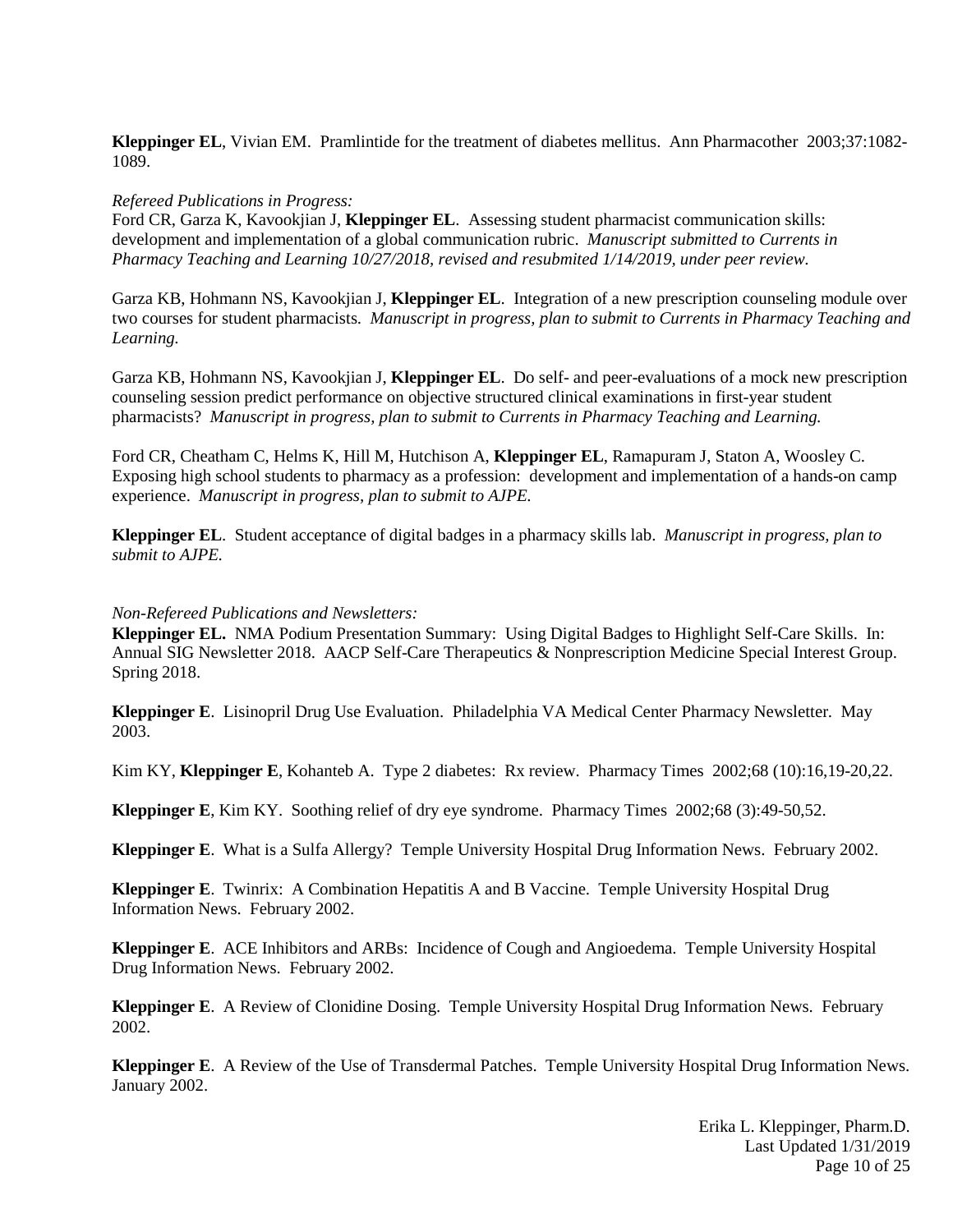**Kleppinger E**. Drug Notes in Primary Care. Temple Physicians, Inc. October 2001.

# **Invited Reviewer:**

| Dossier Reviews for Promotion to Associate Professor: |                                                                               |  |
|-------------------------------------------------------|-------------------------------------------------------------------------------|--|
| 2018                                                  | Northeastern University Bouvé College of Health Sciences / School of Pharmacy |  |
| 2017                                                  | University of Kentucky College of Pharmacy                                    |  |
| 2016                                                  | West Virginia University School of Pharmacy                                   |  |
|                                                       | University of Iowa College of Pharmacy                                        |  |
| 2015                                                  | University of Wisconsin-Madison School of Pharmacy                            |  |
| 2014                                                  | University of Rhode Island College of Pharmacy                                |  |
| 2012                                                  | Northeastern University Bouvé College of Health Sciences / School of Pharmacy |  |
|                                                       |                                                                               |  |
| Professional Journals:                                |                                                                               |  |
| 2013-2018                                             | Currents in Pharmacy Teaching and Learning                                    |  |
| 2011                                                  | Journal of Pharmacy Technology                                                |  |
| 2008-2011, 2013-2014, 2016                            | American Journal of Pharmaceutical Education                                  |  |
| 2008, 2011, 2013-2014, 2017-2018                      | Journal of the American Pharmacists Association                               |  |
| $2007 - 2010, 2013$                                   | Annals of Pharmacotherapy                                                     |  |
| 2007                                                  | Insulin                                                                       |  |
| 2006                                                  | Pharmacotherapy                                                               |  |
| $2004 - 2010, 2012$                                   | American Journal of Health-System Pharmacy                                    |  |
|                                                       |                                                                               |  |
| <b>Book Chapters:</b>                                 |                                                                               |  |
| 2016                                                  | Chen AMH, Straw AM. Prevention of contact lens-related disorders. In:         |  |
|                                                       | Krinsky, DL, editor in chief. Handbook of Nonprescription Drugs: An           |  |
|                                                       | interactive approach to self-care. 19th edition. 2017.                        |  |
| 2013                                                  | Chen AMH, Frame TR. Prevention of contact lens-related problems. In:          |  |
|                                                       | Krinsky DL, editor in chief. Handbook of Nonprescription Drugs: An            |  |
|                                                       | interactive approach to self-care. 18 <sup>th</sup> edition. 2014.            |  |
| 2010                                                  | Russo PA, Gaynes BI, Engle JP. Prevention of contact lens-related             |  |
|                                                       | disorder. In: Krinsky DL, editor in chief. Handbook of Nonprescription        |  |
|                                                       | Drugs: An interactive approach to self-care. 17 <sup>th</sup> edition. 2012.  |  |
| 2008                                                  | Engle JP. Prevention of contact lens-related disorders. In: Berardi RR,       |  |
|                                                       | editor in chief. Handbook of Nonprescription Drugs: An interactive            |  |
|                                                       | approach to self-care. 16 <sup>th</sup> edition. 2009.                        |  |
|                                                       |                                                                               |  |

# **Professional Posters:**

*National Posters:*

**Kleppinger EL**, Hutchison AM, Sewell MJ. *Incorporation of digital badges in a pharmacy skills lab.* American Association of Colleges of Pharmacy (AACP) Annual Meeting and Seminars. Nashville, TN, USA; July 2017.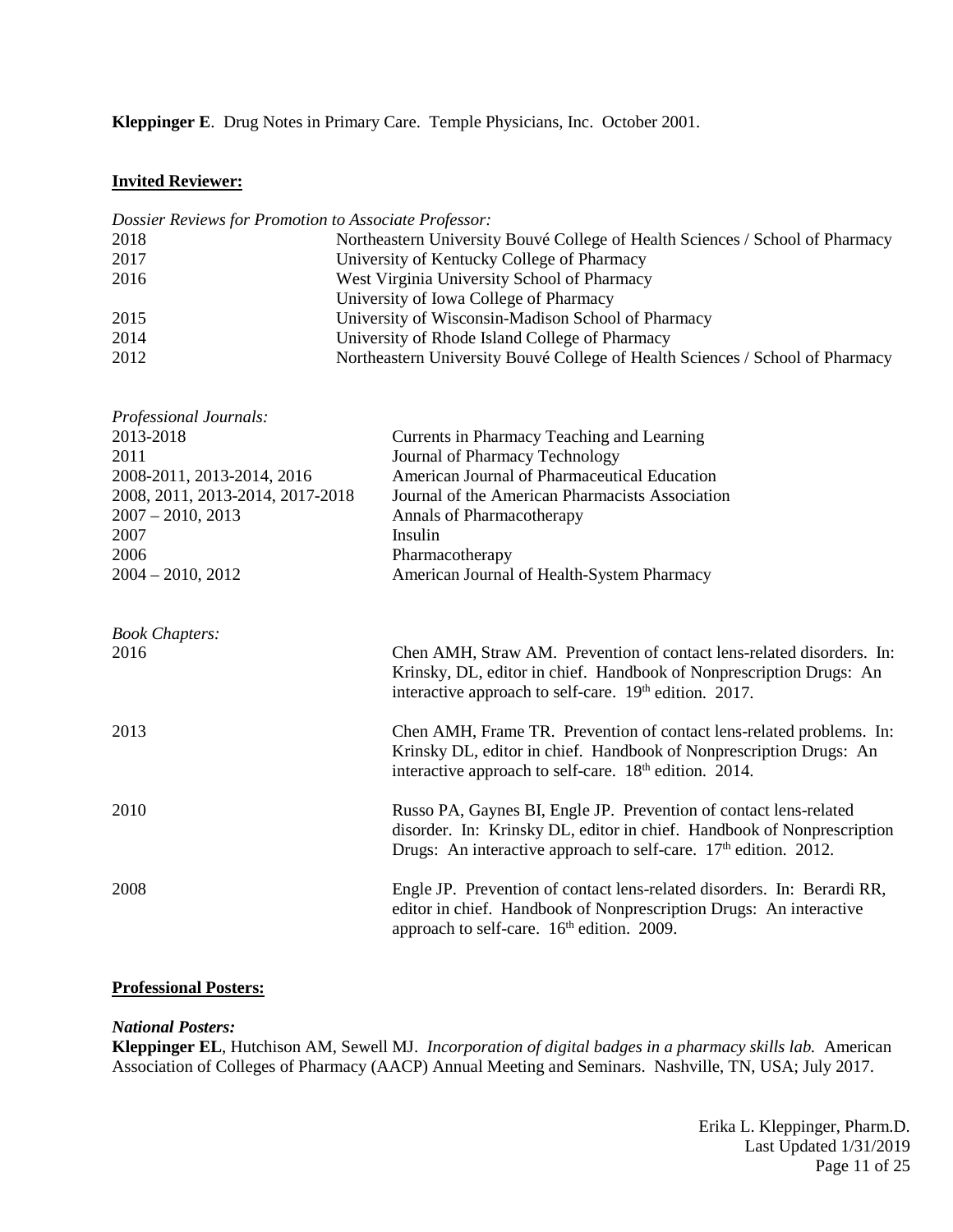Ford CR, **Kleppinger EL**, Hutchison AM. *Exploring student and grader satisfaction: integrating computer-based assessments for clinical skills exams.* American Association of Colleges of Pharmacy (AACP) Annual Meeting and Seminars. Nashville, TN, USA; July 2017.

Hutchison AM, Lancaster RA, **Kleppinger EL**, Lee PH, Sacks GS. *Impact of skills laboratory activities on sterile compounding OSCE station performance*. American Association of Colleges of Pharmacy (AACP) Annual Meeting and Seminars. Nashville, TN, USA; July 2017.

Hohmann L, Kavookjian J, **Kleppinger E**, Hutchison A. *Medication reconciliation and transitions of care: knowledge, attitudes, and perceptions of fourth-year pharmacy students*. American Association of Colleges of Pharmacy (AACP) Annual Meeting and Seminars. Nashville, TN, USA; July 2017.

Garza KB, **Kleppinger EL**, Hohmann NS, Kavookjian J. *Evolution and Outcomes of a Patient-Counseling Training Module for First-year Student Pharmacists*. American Association of Colleges of Pharmacy (AACP) Annual Meeting and Seminars. Anaheim, CA, USA; July 2016.

**Kleppinger EL**, Fogel RC, Hutchison AM, Lee PH*. Longitudinal Perceptions of Performance and Anxiety on Objective Structured Clinical Exams.* American Association of Colleges of Pharmacy (AACP) Annual Meeting and Seminars. National Harbor, MD, USA; July 2015.

Lee PH, Hutchison AM, **Kleppinger EL**. *Analysis of Student Challenge Data from Objective Structured Clinical Examinations.* American Association of Colleges of Pharmacy (AACP) Annual Meeting and Seminars. National Harbor, MD, USA; July 2015.

Kiersma M, Chen AM, Fusco NM, Blake EW, **Kleppinger EL**, Knell ME, Mody V, Gillespie ME. *Pharmacy Student Perceptions of Teaching Award Recipients and Teaching Excellence.* American Association of Colleges of Pharmacy (AACP) Annual Meeting and Seminars. National Harbor, MD, USA; July 2015.

Kiersma M, Chen AM, Blake EW, Knell ME, Fusco NM, **Kleppinger EL**, Creekmore FM, Gillespie ME, Mody V. *Enhanced Student Awareness and Recognition of Scholarly Teaching*. American Association of Colleges of Pharmacy (AACP) Annual Meeting and Seminars. Grapevine, TX, USA; July 2014.

**Kleppinger EL**, Hutchison AM, Jackson C, Eiland L, Thornhill L, Hornsby L. *Incorporation of active-learning in a continuing professional education program focused on OTC product recommendations.* American Association of Colleges of Pharmacy (AACP) Annual Meeting and Seminars. Grapevine, TX, USA; July 2014.

**Kleppinger EL**, Dover JE, Hutchison AM. *Vaccine Administration Experience and Perceptions Among Student Pharmacists at Auburn University Harrison School of Pharmacy.* American Association of Colleges of Pharmacy (AACP) Annual Meeting and Seminars. Chicago, IL, USA; July 2013.

**Kleppinger EL**, Hornsby LB, Thomas JB, Liles AM, Kelley KW, Phillippe HM, Donaldson AR, McCoy E, Bellone J. *Evaluation of a Skills-based Continuing Professional Education Program for Practicing Pharmacists*. American Association of Colleges of Pharmacy (AACP) Annual Meeting and Seminars. Chicago, IL, USA; July 2013.

Olin BR, **Kleppinger EL**. *Tertiary Literature Introduction: Preferences of Method and Source*. American Association of Colleges of Pharmacy (AACP) Annual Meeting and Seminars. Chicago, IL, USA; July 2013.

Gums TH, **Kleppinger EL**. *Outcomes of Individualized Formative Assessments in the Pharmacy Skills Laboratory*. American Society of Health System Pharmacists (ASHP) Midyear Meeting & Exhibition. Las Vegas, NV, USA; December 2012.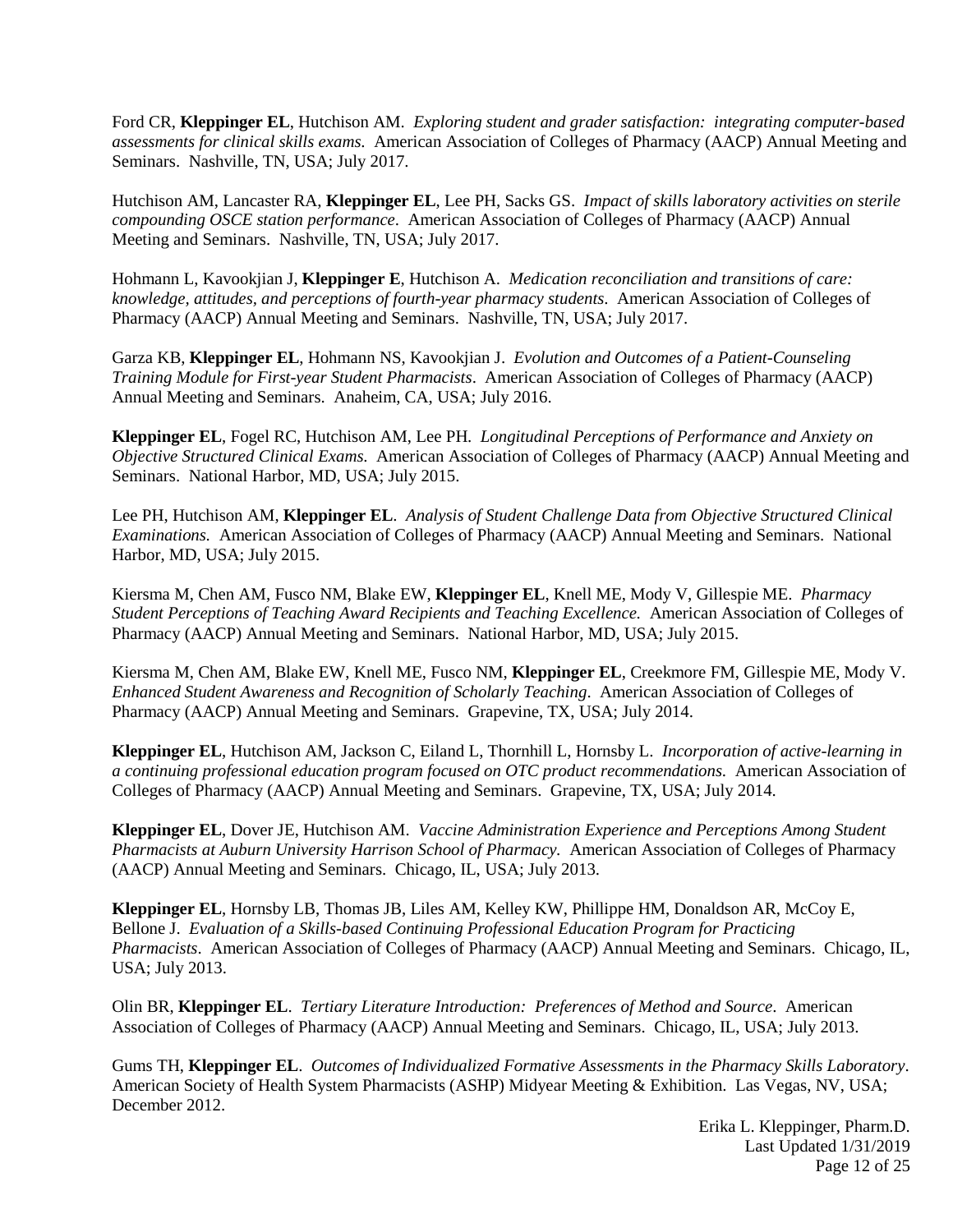**Kleppinger EL**, Kavookjian J, Lorenz RA, Donaldson AR. *Student Perception of Performance on a High-Stakes Objective Structured Clinical Examination (OSCE)*. American Association of Colleges of Pharmacy (AACP) Annual Meeting and Seminars. San Antonio, TX, USA; July 2011.

Donaldson AR, **Kleppinger EL**, McDonough S, Amin R. *Putting the Pieces Together: Integrating Basic and Clinical Sciences Education.* American Association of Colleges of Pharmacy (AACP) Annual Meeting and Seminars. San Antonio, TX, USA; July 2011.

Kavookjian J, Petrova T, **Kleppinger EL**, Hill S, Madson MB. *Motivational Interviewing Skills Assessment: Comparison of Instructor, Student Self-Evaluation, and OSCE Patient Evaluation*. American Association of Colleges of Pharmacy (AACP) Annual Meeting and Seminars. San Antonio, TX, USA; July 2011.

**Kleppinger EL**, Donaldson AR, Lorenz RA, Parsons D. *Development of an Integrated Pharmacy Skills Laboratory Course Sequence.* American Association of Colleges of Pharmacy (AACP) Annual Meeting and Seminars. Seattle, WA, USA; July 2010.

Donaldson AR, **Kleppinger EL**, Lorenz RA, McDonough S, Helms KL, Day S. *Comparing Standardized Patient and Faculty Scores on an Objective Structured Clinical Examination (OSCE).* American Association of Colleges of Pharmacy (AACP) Annual Meeting and Seminars. Seattle, WA, USA; July 2010.

Marlow KF, Eiland L, Evans L, **Kleppinger E**, Mann E, Stevenson L. *AUHSOP: An academic pharmacy health care system helping Alabama's citizens meet public health goals*. American Association of Colleges of Pharmacy (AACP) Annual Meeting and Seminars. Chicago, IL, USA; July 2008.

Wilkins P, Main J, Helms K, **Kleppinger E**. *Educating women on osteoporosis prevention and folic acid supplementation – A project supported by the APhA-ASP/PSSC Project Awards Program*. American Pharmacists Association (APhA) Annual Meeting. San Diego, CA, USA; March 2008.

Donaldson A, **Kleppinger E**. *Online delivery of an immunization delivery certificate program to first-professional year student pharmacists.* American Association of Colleges of Pharmacy (AACP) Annual Meeting and Seminars. Lake Buena Vista, FL, USA; July 2007.

**Kleppinger EL**, Clayton J. *Use of sufonylureas in patients with sulfa allergies.* American Pharmacists Association (APhA) Annual Meeting. San Francisco, CA, USA; March 2006.

**Kleppinger EL**, McInnis J. *Living as a patient with diabetes during a primary care clerkship.* (Encore Presentation). American Pharmacists Association (APhA) Annual Meeting. San Francisco, CA, USA; March 2006.

**Kleppinger EL**, Richard M. *Use of niacin for the treatment of dyslipidemia in a veteran population.* American Pharmacists Association (APhA) Annual Meeting. San Francisco, CA, USA; March 2006.

**Kleppinger EL**, McInnis J. *Living as a patient with diabetes during a primary care clerkship.* American Association of Colleges of Pharmacy (AACP) Annual Meeting and Seminars. Cincinnati, OH, USA; July 2005.

**Kleppinger, EL**. *A pharmacist-managed diabetic dyslipidemia clinic for veterans.* American College of Clinical Pharmacy (ACCP) Spring Practice and Research Forum. Myrtle Beach, SC, USA; April 2005

Cafiero AC, **Kleppinger EL**. *Acceptance rates of recommendations to discontinue inappropriate medications in a geriatric outpatient clinic.* American Society of Consultant Pharmacists Annual Meeting. San Antonio, TX, USA; November 2003.

> Erika L. Kleppinger, Pharm.D. Last Updated 1/31/2019 Page 13 of 25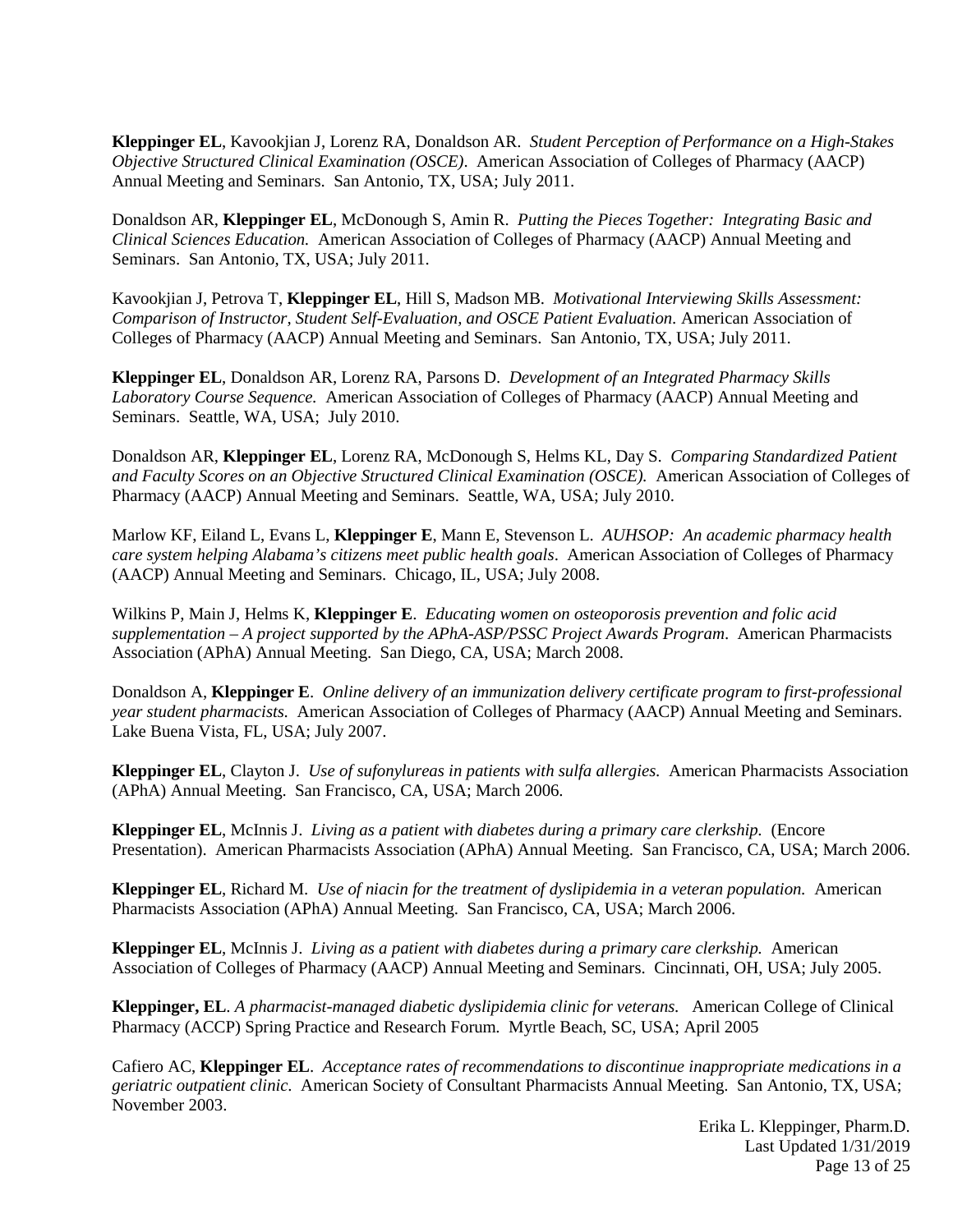## *Local Posters:*

**Kleppinger EL**. *Incorporation of digital badges in a pharmacy skills lab*. Auburn University Conversations in Celebration of Teaching. Auburn, AL, USA; January 2017.

Ford CR, **Kleppinger EL**, Hutchison AM. *Exploring student and grader satisfaction of computer-based assessments for clinical skills exams.* Auburn University Conversations in Celebration of Teaching. Auburn, AL, USA; January 2017.

Hutchison AM, Lancaster A, **Kleppinger EL**, Sacks GS. *Using peer feedback as an active learning strategy in a pharmacy skills activity.* Auburn University Conversations in Celebration of Teaching. Auburn, AL, USA; January 2017.

## **Presentations:**

## *National Presentations:*

Ford C, Kyle K, **Kleppinger E**. *People Emulating Experiences in Pharmacy (PEEP): Preparing Standardized Patients to Assess Student Pharmacists' Communication Skills* [content developer]. Association of Standardized Patient Educators (ASPE) Annual Conference. Kansas City, MO; June 2018.

**Kleppinger EL.** *Using Digital Badges to Highlight Self-Care Skills.* American Association of Colleges of Pharmacy (AACP) Nonprescription Medicine Academy (NMA) Conference. Long Beach, CA, USA; February 2018.

**Kleppinger EL**. *Grading Efficiency for OSCEs* [Webinar Presentation]. Included in: **Kleppinger EL**, Frenzel J, Eukel H. *Grading Efficiency & Standardization.* American Association of Colleges of Pharmacy (AACP) Laboratory Instructors Special Interest Group Webinar Series. January 2018.

**Kleppinger EL**, Sando KR, Taylor JR*. Incorporating the Joint Commission of Pharmacy Practitioners "Pharmacists' Patient Care Process" Into Labs*. American Association of Colleges of Pharmacy (AACP) Annual Meeting and Seminars. Anaheim, CA; July 2016.

**Kleppinger EL,** Hutchison AR, Ford C. *Use of ExamSoft for Grading Objective Structured Clinical Exams* [Roundtable Presentation]. American Association of Colleges of Pharmacy (AACP) Annual Meeting and Seminars. Anaheim, CA; July 2016.

Gums TH, **Kleppinger EL**. *Outcomes of Individualized Formative Assessments in a Pharmacy Skills Laboratory*. [Paper Presentation]. Division I: Longitudinal Assessment Issues in Health Professions. AERA Annual Meeting. Philadelphia, PA, USA; April 2014.

Conway J, **Kleppinger EL**, George A, Robertson J, Forrister D, Cox A. *A Tale of Two (or more) Campuses: Challenges of Practice Skills Education in Multi-Campus Programs*. American Association of Colleges of Pharmacy (AACP) Annual Meeting and Seminars. Chicago, IL; July 2013.

McDonough S, **Kleppinger EL**, Donaldson A, Helms KL. *Using Objective Structured Clinical Examinations as Formative Assessments: Predicting High-Stakes Outcomes*. [Symposium]. Further Clarification of Assessment

> Erika L. Kleppinger, Pharm.D. Last Updated 1/31/2019 Page 14 of 25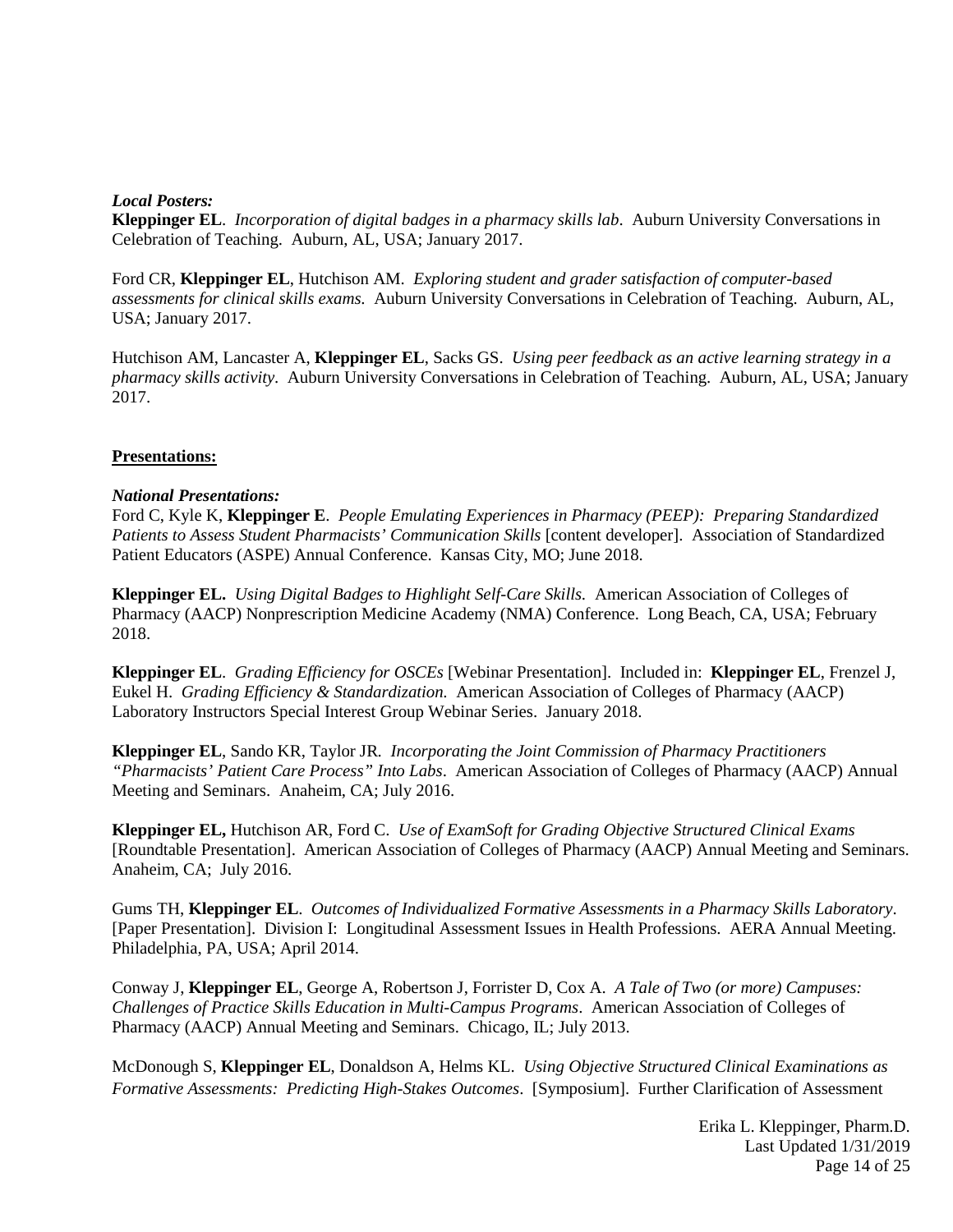and Measurement Issues Across Professions: Innovative Approaches. AERA Annual Meeting. San Francisco, CA, USA; April 2013.

**Kleppinger EL**, Skoy E. *Student Remediation* [Roundtable Presentation]. Laboratory Instructors SIG Business Meeting. American Association of Colleges of Pharmacy (AACP) Annual Meeting and Seminars. San Antonio, TX, USA; July 2011.

Lorenz RA, **Kleppinger EL**. *Coordinating Pharmacy Skills Labs on Multiple Campuses* [Roundtable Presentation]. American Association of Colleges of Pharmacy (AACP) Annual Meeting and Seminars. Seattle, WA; July 2010.

Jungnickel PW, **Kleppinger EL**, Hester EK, Maple TS, Smith LK. *Comprehensive Restructuring of the Admissions Process to Better Achieve Educational Outcomes.* American Association of Colleges of Pharmacy (AACP) Annual Meeting and Seminars. Chicago, IL; July 2008.

**Kleppinger EL.** *Living as a Patient with Diabetes During a Primary Care Clerkship* [Roundtable Presentation] Educational Best Practices Roundtable*.* APhA Self-Care Institute*.* Baltimore, MD; June 2006.

#### *Regional Presentations:*

**Kleppinger EL.** *Integrating the Pharmacists' Patient Care Process into your Practice* [Online recorded CE Program for pharmacists]. HSOP Preceptor Development. Auburn University Harrison School of Pharmacy. Auburn, AL; CE available 8/22/2018-8/22/2021. 2 contact hours.

**Kleppinger EL.** *APhA Pharmacy-Based Immunization Delivery Training Program* [CE program for 23 pharmacists]. Auburn University Harrison School of Pharmacy*.* Auburn, AL; March 2018. 8 contact hours.

**Kleppinger EL.** *Integrating the Pharmacists' Patient Care Process into your Practice* [CE program for 159 pharmacists, 60 live attendees and 99 webinar participants]. Preceptor CE Program. Auburn University Harrison School of Pharmacy. Auburn, AL; September 2017. 2 contact hours

**Kleppinger EL**. *Calculations: The Basics* [online CE program for pharmacy technicians]. Pharmacy Technician Program: Calculations. Auburn University Harrison School of Pharmacy. Auburn, AL; recorded September 2014. 1 contact hour.

Lee P, **Kleppinger EL**. *Calculations: Pharmacy Math 2* [online CE program for pharmacy technicians]. Pharmacy Technician Program: Calculations. Auburn University Harrison School of Pharmacy. Auburn, AL; recorded September 2014. 1 contact hour.

**Kleppinger EL**. *Consulting with Self-Treating Patients* [CE program for pharmacists]. The QuEST for Improved OTC Recommendations. Auburn University Harrison School of Pharmacy. Auburn, AL; April 2013.

**Kleppinger EL**. *Blood Pressure Measurement and Assessment* [CE program for 69 pharmacists]. Practical Skills for Pharmacists. Auburn University Harrison School of Pharmacy. Auburn, AL; March 2012.

**Kleppinger EL**, Braxton-Lloyd K, Brackett PD. *Providing Biometric Screenings in the Community: Practical Application* [CE program for Alabama pharmacists – 62 pharmacists completed to date]. Auburn University Harrison School of Pharmacy. Auburn, AL; October 2011, March 2012, June 2012, July 2012, August 2012 (conducted in Huntsville, AL), September 2012, April 2013.

> Erika L. Kleppinger, Pharm.D. Last Updated 1/31/2019 Page 15 of 25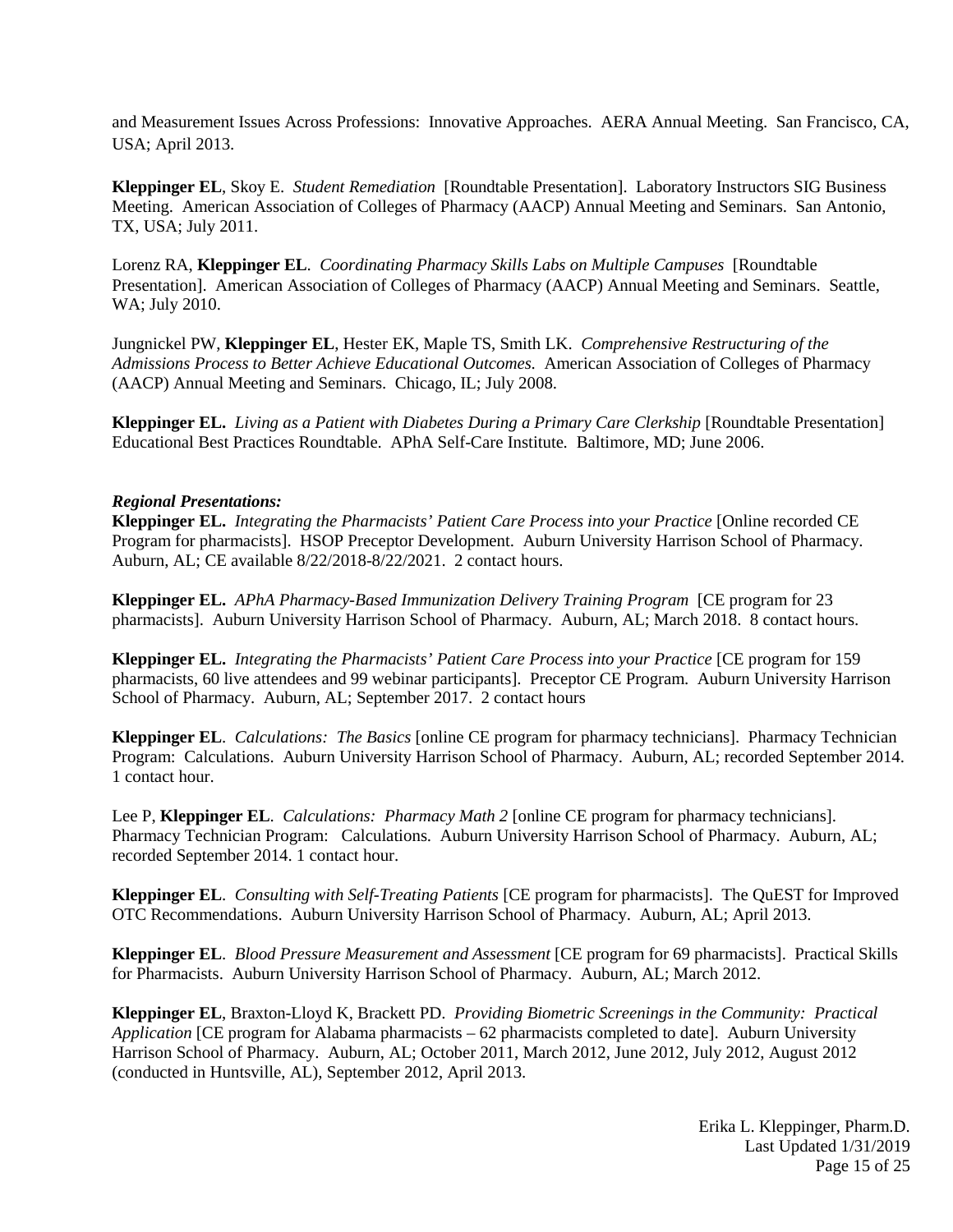**Kleppinger EL**. *Blood Pressure, Communication, and Diabetes Mellitus Pre-Study* [Online CE program for pharmacists]. Providing Biometric Screenings in the Community: Basic Concepts. Auburn University Harrison School of Pharmacy. Auburn, AL; recorded September 2011.

Johnson J, **Kleppinger EL**. *APhA Pharmacy-Based Immunization Delivery Training Program* [CE program for 10 pharmacists]. Auburn University Harrison School of Pharmacy*.* Auburn, AL; May 2011.

**Kleppinger EL.** *Update on the Pharmacologic Management of Diabetes.* 7th Annual Diabetes and Obesity Conference: Linking Partners to Address Diabetes and Obesity in Alabama*.* Montgomery, AL; April 2008

**Kleppinger EL.** *Patient Counseling Workshop.* American Pharmacists Association-Academy of Student Pharmacists (APhA-ASP) Midyear Regional Meeting*.* Jackson, MS; October 2007.

**Kleppinger EL.** *APhA Pharmacy-Based Immunization Delivery Training Program* [CE program for 4 pharmacists]. Auburn University Harrison School of Pharmacy. Auburn, AL; September 2007.

**Kleppinger EL.** *New and Emerging Therapies in the Treatment of Diabetes Mellitus.* Harrison School of Pharmacy Summer CE Program*.* Panama City Beach, FL; August 2006.

**Kleppinger EL.** *New and Emerging Therapies in the Treatment of Diabetes Mellitus.* Harrison School of Pharmacy Summer CE Program*.* Auburn University Harrison School of Pharmacy*.* Auburn, AL; July 2006.

**Kleppinger EL.** *Evaluating Quality of Life in Veterans with Type 2 Diabetes Mellitus* [Platform Presentation]*.*  Eastern States Residency Conference*.* Baltimore, MD; May 2003.

**Kleppinger EL.** *Diabetic Nephropathy* [Roundtable Presentation]. Pennsylvania Society of Health-System Pharmacists (PSHP) Midyear Meeting. Atlantic City, NJ; February 2003.

**Kleppinger EL.** Predictors of Hospitalization in Patients with Congestive Heart Failure [Platform Presentation]. Eastern States Residency Conference. Baltimore, MD; April 2002.

## *Local Presentations:*

**Kleppinger EL.** *Scholarship of Teaching and Learning (SoTL) & Academic Journal Clubs* [Resident Topic Discussion & Presentations]. Spring Intensive Workshop. Resident Teaching and Learning Program. Auburn University Harrison School of Pharmacy. Mobile, AL; January 2019.

**Kleppinger EL.** *Academic Literature* [Resident Development Activity]. Spring Intensive Workshop. Resident Teaching and Learning Program. Auburn University Harrison School of Pharmacy. Mobile, AL; January 2018.

**Kleppinger EL,** Helms K**.** *Academic Literature & Journal Club* [Resident Topic Discussion]. Resident Teaching and Learning Program. Auburn University Harrison School of Pharmacy. Auburn, AL; May 2017.

**Kleppinger EL**, Eiland L**.** *Evaluation Strategies* [Resident Development Activity]. Fall Intensive Workshop. Resident Teaching and Learning Program. Auburn University Harrison School of Pharmacy. Auburn, AL; August 2016.

**Kleppinger EL,** Helms K. *Writing Course Objectives* [Resident Topic Discussion]. Resident Teaching and Learning Program. Auburn University Harrison School of Pharmacy. Auburn, AL; August 2016.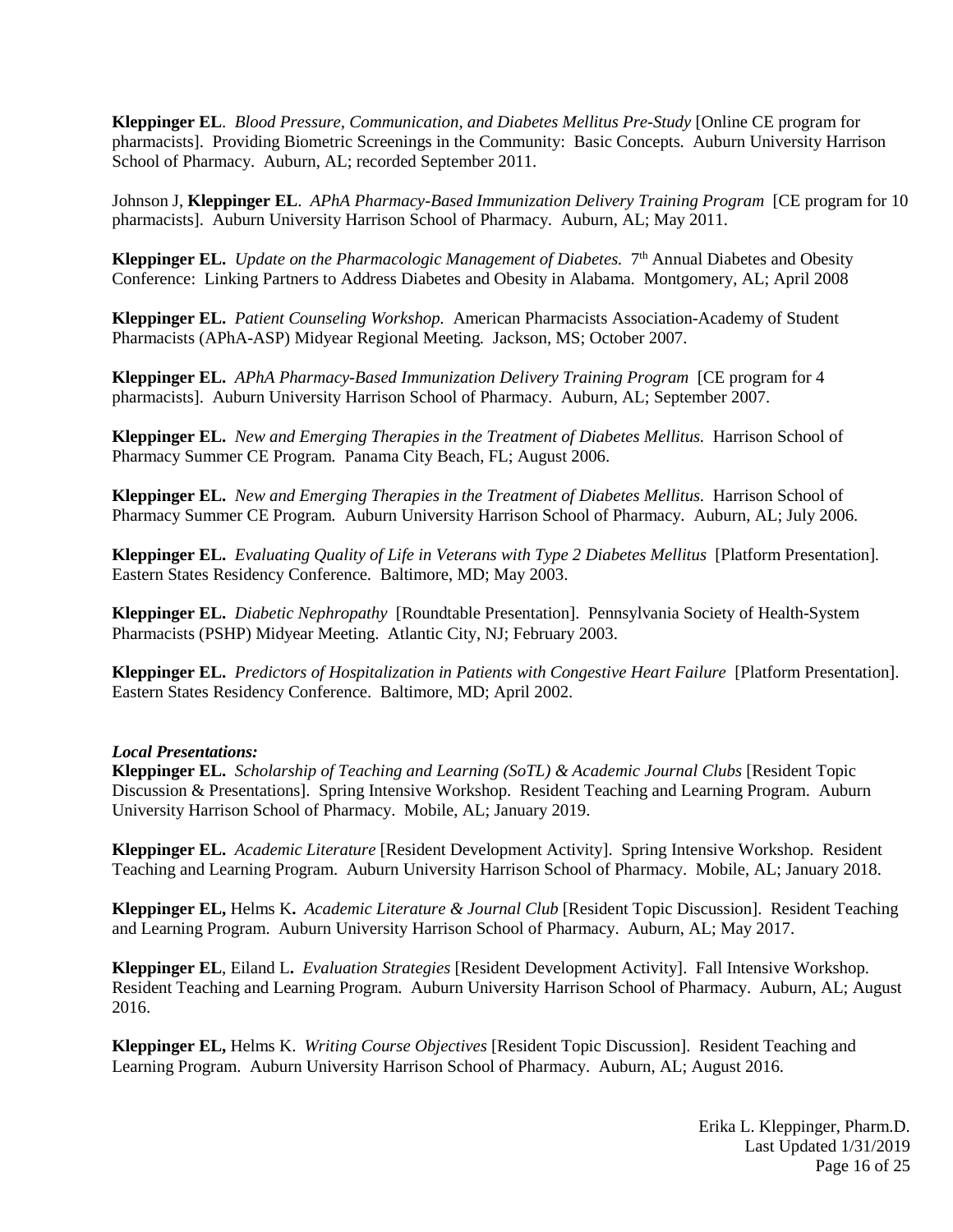**Kleppinger EL,** Helms K**.** *Evaluation Strategies* [Resident Topic Discussion]. Resident Teaching and Learning Program. Auburn University Harrison School of Pharmacy. Auburn, AL; November 2015.

**Kleppinger EL,** Helms K, Chung AM**.** *Academic Journal Club* [Resident Topic Discussion]. Resident Teaching and Learning Program. Auburn University Harrison School of Pharmacy. Auburn, AL; May 2015.

**Kleppinger EL.** *Searching the Academic Literature* [Resident Topic Discussion]. Resident Teaching and Learning Program. Auburn University Harrison School of Pharmacy. Auburn, AL; April 2015.

**Kleppinger EL.** *Developing a Philosophy of Teaching* [Resident Topic Discussion]. Resident Teaching and Learning Program. Auburn University Harrison School of Pharmacy. Auburn, AL; January 2015.

**Kleppinger EL,** Helms K, Chung AM. *Academic Journal Club* [Resident Topic Discussion]. Resident Teaching and Learning Program. Auburn University Harrison School of Pharmacy. Auburn, AL; May 2014.

**Kleppinger EL,** Chung AM. *The Art of Precepting* [Resident Topic Discussion]. Resident Teaching and Learning Program. Auburn University Harrison School of Pharmacy. Auburn, AL; January 2014.

**Kleppinger EL**. *OSCE Development* [Resident Topic Discussion]. Resident Teaching and Learning Program. Auburn University Harrison School of Pharmacy. Auburn, AL; November 2013.

**Kleppinger EL,** Helms K. *Academic Structure* [Resident Topic Discussion]. Resident Teaching and Learning Program. Auburn University Harrison School of Pharmacy. Auburn, AL; October 2013.

**Kleppinger EL**, Helms K. *Rubrics* [Faculty development for 4 faculty and residents]. Auburn University Harrison School of Pharmacy. Auburn, AL; February 2013.

McClelland K, **Kleppinger EL**. *Canvas Overview* [Faculty colloquium for HSOP faculty and staff]. Auburn University Harrison School of Pharmacy. Auburn, AL; February 2012.

McDonough S, **Kleppinger EL**, Helms K, Donaldson A. *Skills Assessment* [Faculty development for 13 faculty, residents, and PY4 students]. Auburn University Harrison School of Pharmacy. Auburn, AL; January 2012.

McDonough S, **Kleppinger EL**, Helms K. *Designing Educational Research* [Faculty development program]. Auburn University Harrison School of Pharmacy. Auburn, AL; October 2011.

**Kleppinger EL**, Koffarnus R. *Pharmacy Residencies* [Presentation for Auburn University Pre-Pharmacy Club, approximately 70 students attended]. Auburn University. Auburn, AL; September 2011.

Hester EK, **Kleppinger EL**. *CV and Cover Letter Writing*. [Informational session for PY4 student pharmacists]. Auburn University Harrison School of Pharmacy. Auburn, AL; September 2009, September 2010, October 2011, September 2013, October 2014, September 2015, September 2016.

**Kleppinger EL**, Stevenson TL. *Career Opportunities & Decision Making* [Information session for PY4 student pharmacists]. Auburn University Harrison School of Pharmacy. Auburn, AL; August 2009, August 2010, August 2011.

**Kleppinger EL.** *New and Emerging Therapies in the Treatment of Diabetes Mellitus* [CE program for Alabama pharmacists]*.* Central Alabama Veterans Health Care System (CAVHCS)*.* Tuskegee, AL; December 2005.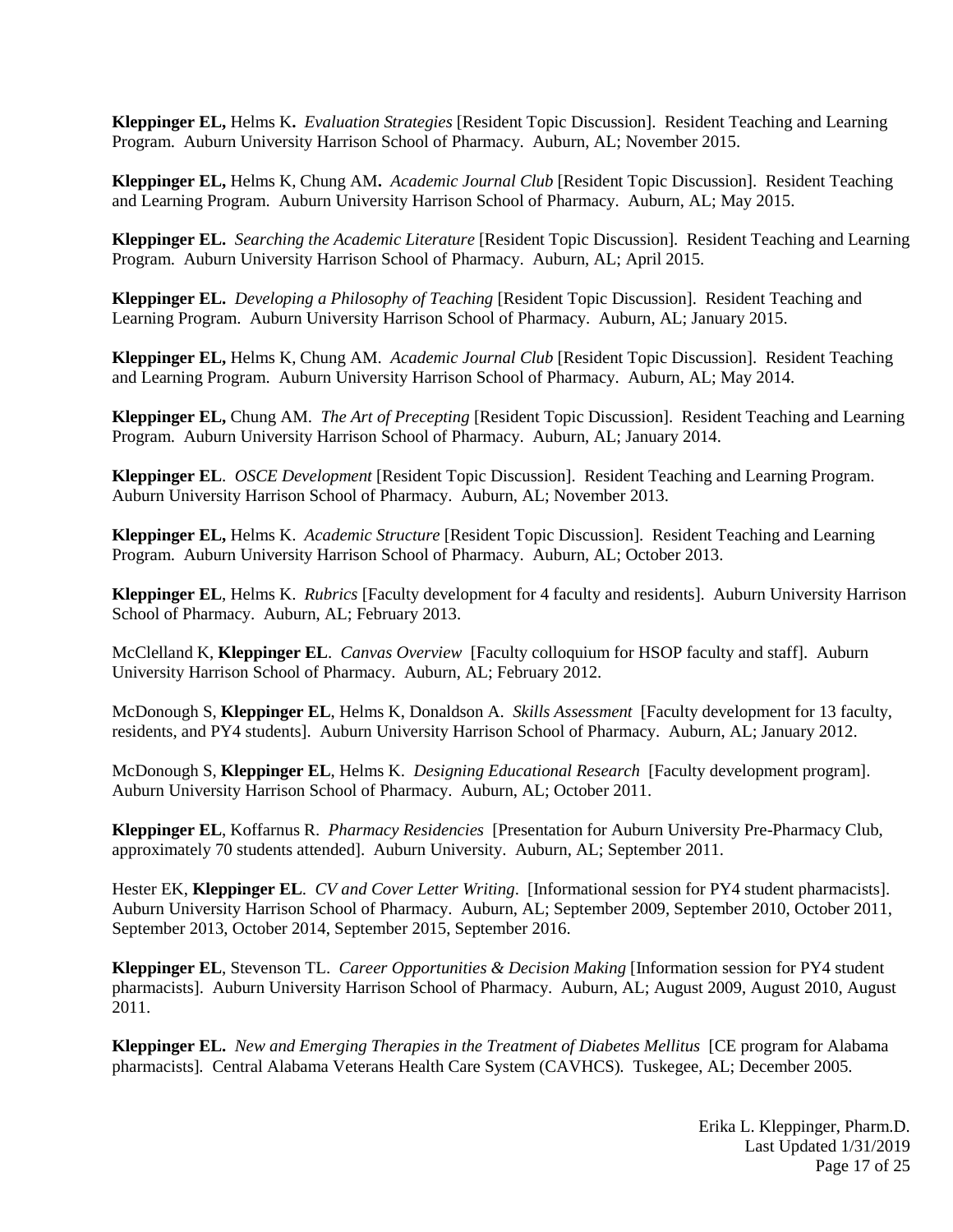**Kleppinger EL.** *New Drugs of 2002: Aripiprazole, Dutasteride, Olmesartan* [Inservice for Geriatric Practitioners]. VAMC Geriatric Clinic. Philadelphia, PA; April 2003.

**Kleppinger EL.** *IV Pantoprazole* [Inservice for pharmacists]. Temple University Hospital. Philadelphia, PA; April 2002.

**Kleppinger EL.** *Fentanyl* **[**Inservice for Cardiac Cath Lab Nurses]*.* Temple University Hospital. Philadelphia, PA; November 2001.

**Kleppinger EL.** *Thalidomide*[Staff development for pharmacists]**.** Lehigh Valley Hospital. Allentown, PA; November 2000.

**Kleppinger EL.** *Postoperative Hyperglycemia and Increased Risk of Infection in Diabetics* [Staff development for pharmacists and dieticians].Cooper Medical Center.Camden, NJ; September 2000.

**Kleppinger EL.** *Lyme Disease*[Staff development for poison center].Central PA Poison Center.Hershey, PA; August 2000.

**Kleppinger EL.** *Warfarin Overdose*[Staff development for poison center].Central PA Poison Center. Hershey, PA; August 2000.

**Kleppinger EL.** *Drug Interactions with Herbal Products* **[**Staff development for pharmacists].NeighborCare Pharmacy.Allentown, PA; June 2000.

**Kleppinger EL.** *Postpartum Depression*[Doctor of Pharmacy Seminar].Philadelphia College of Pharmacy. Philadelphia, PA; February 2000.

**Kleppinger EL.** *Metformin in Combination with Insulin for the Treatment of Type 2 Diabetes Mellitus* [Doctor of Pharmacy Seminar].Philadelphia College of Pharmacy.Philadelphia, PA; November 1999.

| Clinical Pharmacist<br>Auburn University Pharmacy Care Center (AUPCC)<br>Auburn University Harrison School of Pharmacy<br>Auburn, Alabama  |
|--------------------------------------------------------------------------------------------------------------------------------------------|
| Associate Clinical Professor<br>Department of Pharmacy Practice<br>Auburn University Harrison School of Pharmacy<br>Auburn, Alabama        |
| <b>Assistant Clinical Professor</b><br>Department of Pharmacy Practice<br>Auburn University Harrison School of Pharmacy<br>Auburn, Alabama |
| Clinical Pharmacist Specialist<br>Central Alabama Veterans Health Care System (CAVHCS)<br>Tuskegee, Alabama                                |
|                                                                                                                                            |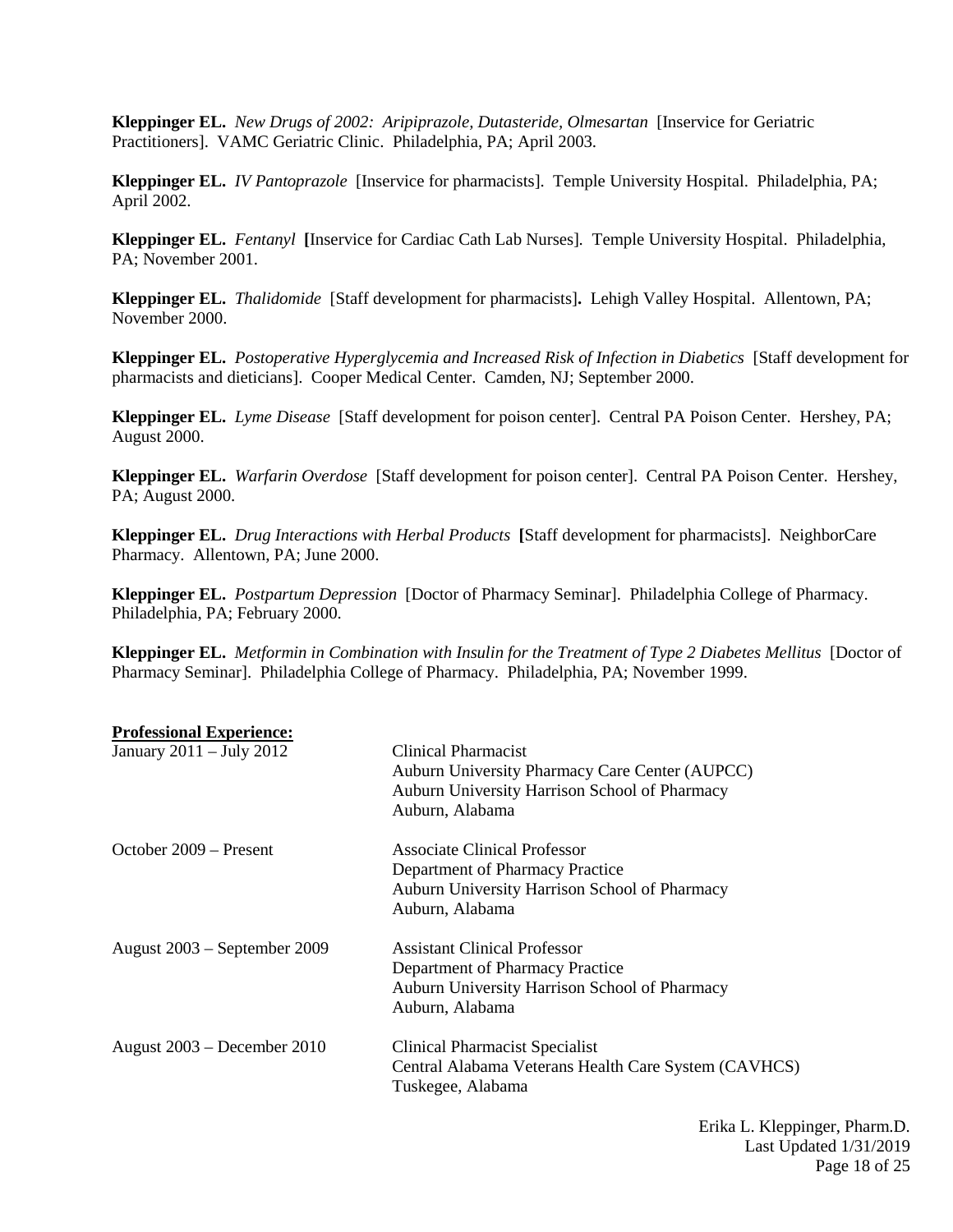| August 2003 - August 2006       | <b>Clinical Pharmacist Specialist</b><br>Central Alabama Veterans Health Care System (CAVHCS)<br>Columbus, Georgia                                                                                                                                                                                                                                                  |
|---------------------------------|---------------------------------------------------------------------------------------------------------------------------------------------------------------------------------------------------------------------------------------------------------------------------------------------------------------------------------------------------------------------|
| July 2002 – June 2003           | Clinical Instructor<br>Department of Pharmacy Practice and Pharmacy Administration<br>Philadelphia College of Pharmacy<br>University of the Sciences in Philadelphia<br>Philadelphia, Pennsylvania                                                                                                                                                                  |
| July 2002 – June 2003           | <b>Ambulatory Care Clinical Pharmacist</b><br>Veterans Affairs Medical Center, Philadelphia<br>Philadelphia, Pennsylvania                                                                                                                                                                                                                                           |
| July 2002 - June 2003           | Pool Pharmacist<br>Temple University Children's Medical Center<br>Shriner's Hospital for Children<br>Philadelphia, Pennsylvania                                                                                                                                                                                                                                     |
| July $2001 -$ June $2002$       | <b>Staff Pharmacist</b><br>Temple University Hospital<br>Temple University Children's Medical Center<br>Philadelphia, Pennsylvania                                                                                                                                                                                                                                  |
| <b>Awards and Achievements:</b> |                                                                                                                                                                                                                                                                                                                                                                     |
| September 2017                  | Compass Program for Academic Advancement<br>Completed all webinar activities & assignments<br>Academy for Academic Leadership (AAL)                                                                                                                                                                                                                                 |
| August 2015                     | Chairs and Academic Administrators Management Program (CAAMP)<br>Completed 3 day intensive program<br>Academy for Academic Leadership (AAL)                                                                                                                                                                                                                         |
| October 2014                    | Leadership and Management Certificate Program<br>Completed all didactic and portfolio activities<br>American College of Clinical Pharmacy Academy                                                                                                                                                                                                                   |
| 2014                            | <b>WOW Award</b><br>Given to a faculty or staff member who overtly demonstrates a way of<br>being that supports their colleagues in all aspects of their work life, takes a<br>personal interest in their co-workers, is helpful in accomplishing their<br>work, and promotes the well-being for the organization.<br>Auburn University Harrison School of Pharmacy |
| 2010                            | <b>Outstanding Faculty Member</b><br>Teacher of the Year award voted on by student pharmacists<br>Auburn University Harrison School of Pharmacy<br>Erika L. Kleppinger, Pharm.D.<br>Last Updated 1/31/2019<br>Page 19 of 25                                                                                                                                         |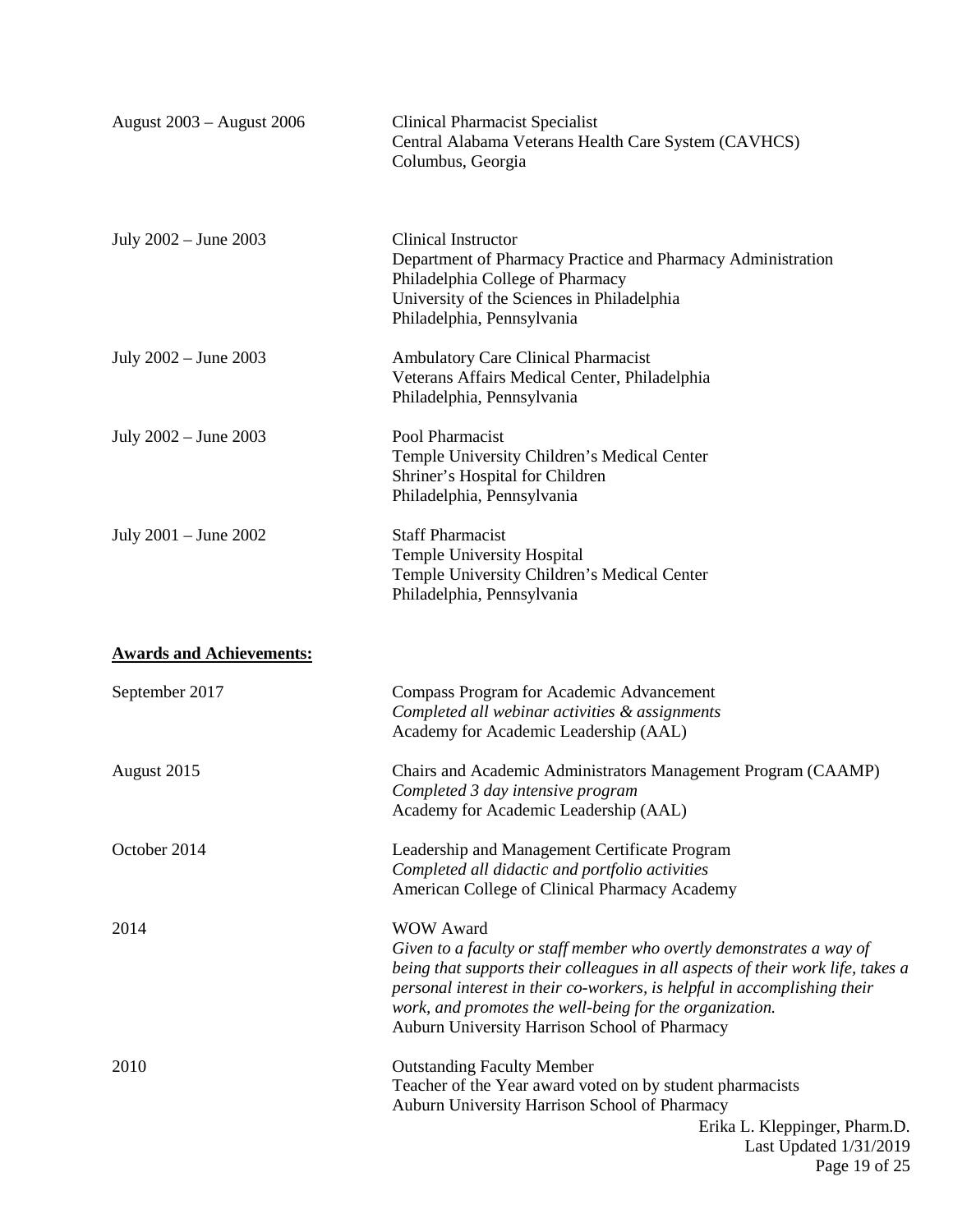| 2010, 2006 | Preceptor of Excellence Award<br>Auburn/Montgomery Region, Faculty<br>Auburn University Harrison School of Pharmacy                                                                                                                                                                 |
|------------|-------------------------------------------------------------------------------------------------------------------------------------------------------------------------------------------------------------------------------------------------------------------------------------|
| 2001       | Commencement Awards<br>University of the Sciences in Philadelphia<br>Remington Memorial Prize for outstanding performance in the<br>pharmaceutical laboratory courses<br>Con F. Sterling Award for exemplifying the motto "service above self"<br>Magna Cum Laude for GPA above 3.6 |
| 1999       | Rho Chi National Pharmacy Honor Society<br>Philadelphia College of Pharmacy                                                                                                                                                                                                         |
| 1998       | Jr. COSTEP internship, Bureau of Prisons<br><b>Federal Correctional Institution</b><br>Pekin, IL                                                                                                                                                                                    |
| 1996       | Alpha Lambda Delta Freshman Honor Society<br>University of the Sciences in Philadelphia<br>Secretary 1996 - 1997                                                                                                                                                                    |
| 1995       | Girl Scout Gold Award<br>Service Project: Initiating and maintaining an active youth group at<br>St. John's Lutheran Church in Emmaus, PA                                                                                                                                           |

## **Professional Affiliations:**

*American Educational Research Association (AERA)* Division I: Education in the Professions Member, 2013 – present

*American Diabetes Association (ADA)* Professional Member, 2005 – present

*National Lipid Association (NLA)* Member, 2004 – 2012

*American Association of Colleges of Pharmacy (AACP)* Member, 2003 – present Harrison School of Pharmacy Delegate Faculty Delegate, 2013 Alternate Faculty Delegate, 2012 Council of Deans/Council of Faculties Pharmacist Patient Care Process Catalyst Team Co-Chair, Learning Engagement Team (2016-2017) Council of Faculties Member, 2003 – present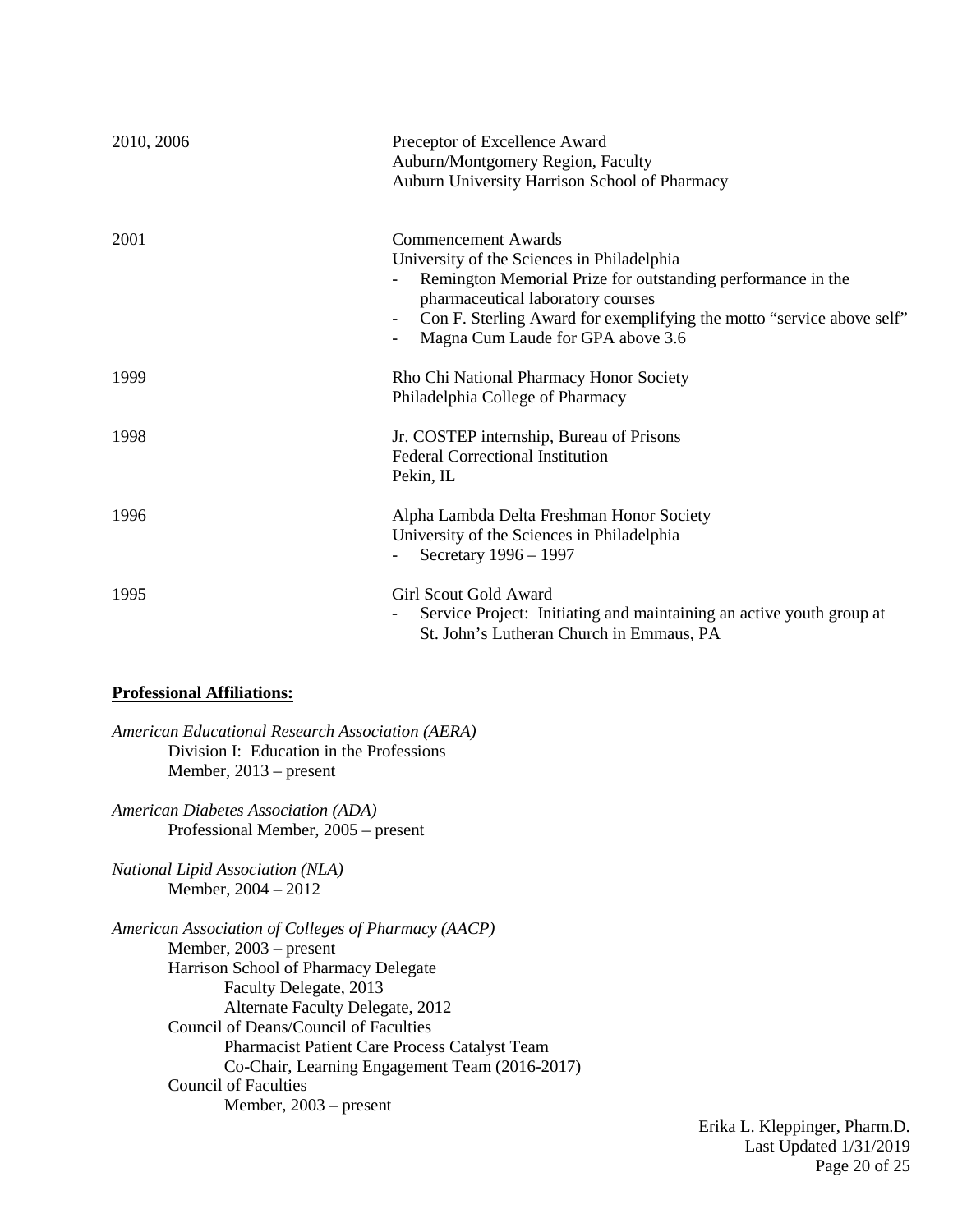Faculty Affairs Committee (Workgroup #2), 2015-2016 Task Force for Enhanced Student Awareness and Recognition of Scholarly Teaching member, 2013-2015 Section of Teachers of Pharmacy Practice Member, 2003 - present Strategic Plan and Bylaws Committee Member, 2013-2014 Chair, 2014-2016 Annual Meeting Poster Abstract Reviewer, 2012-2014, 2017 Communications Committee member, 2010-2014 Membership Committee Chair, 2006-2007 Continuing Professional Education Section Member, 2013 – 2015 Awards Committee member, 2013-2014 Scholarship Committee member, 2013-2015 Special Interest Group Memberships: Assessment, 2017 – present Leadership Development, 2013 – present Membership and Professional Development Committee member, 2014-2015 Resolutions Committee member, 2014-2015 Self-Care Therapeutics/Nonprescription Medicine, 2010 – present Laboratory Instructors, 2007 – present Assessment Committee, 2017-2018 Research Committee, 2016-2018 Awards Committee, 2016-2017 Lab SIG Mentoring Program 2018-2019: Rebecca Schoen, Texas Tech Dallas/Ft Worth Campus 2017-2018: Jamie Woodyard, Purdue College of Pharmacy 2016-2017: Brittney Meyer, South Dakota State University Task Force on Collaboration, 2015-2016 Immediate Past Chair, 2014-2015, 2016 Chair, 2013-2014 Resolutions Committee Member, 2016-2017 Chair, 2013-2014 Chair-Elect, 2012-2013 Bylaw Revision Committee member, 2011-2012 Women's Faculty, 2003 – present New Faculty Mentoring Program 2015 Annual Meeting: Ashley Crowl, University of Kansas 2016 Annual Meeting: Ashley Crowl, University of Kansas *American College of Clinical Pharmacy (ACCP)* Member, 2002 – present CV Reviewer, 2013 – 2015 Ambulatory Care Practice Resource Network (PRN) Member, 2002 – present Education and Training Practice Resource Network (PRN) Member, 2002 – present Endocrine Practice Resource Network (PRN)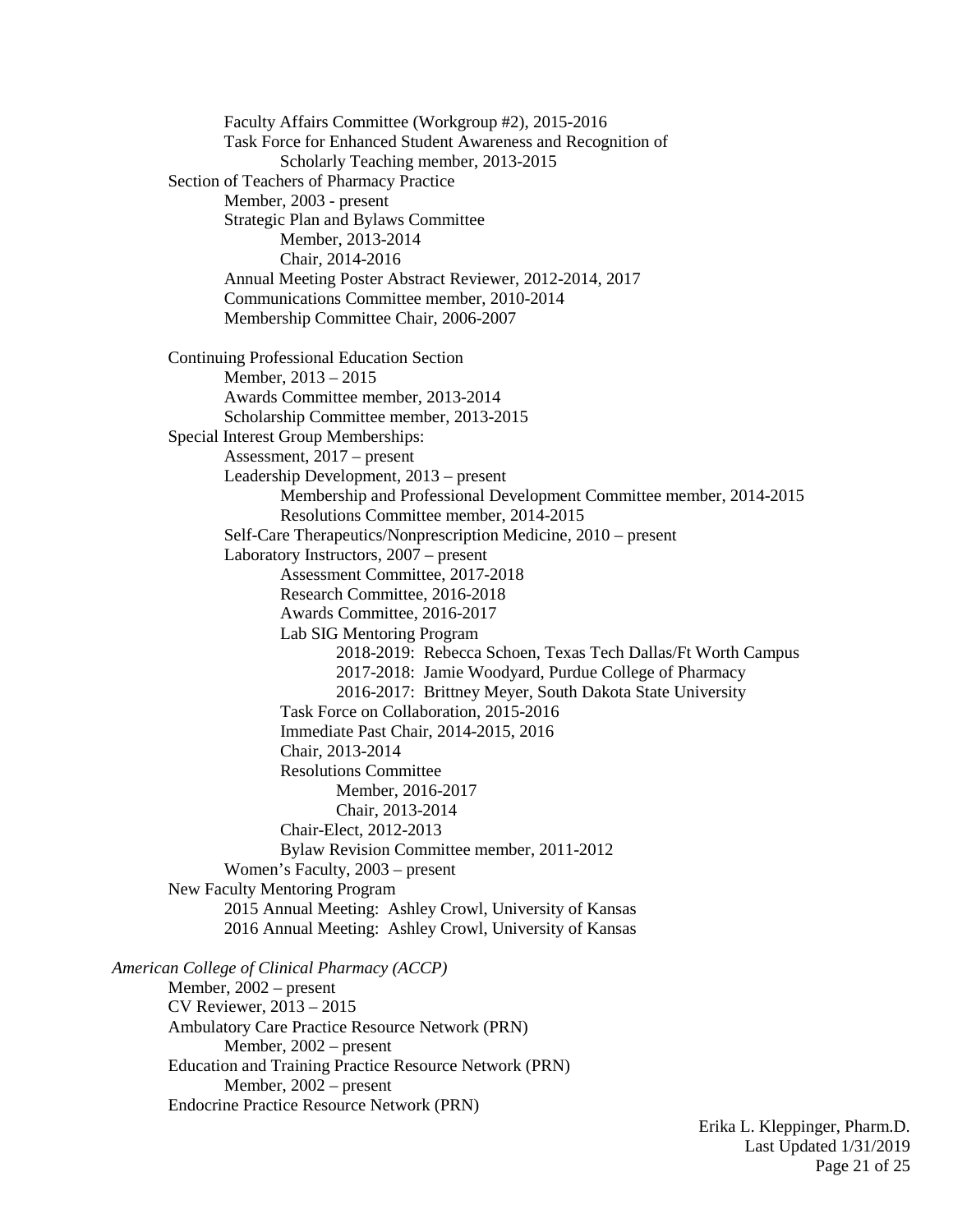Member, 2005 – 2013 Communications Committee member, 2005

*American Society of Health-System Pharmacists (ASHP)* Member, 2000 – 2005, 2006 – 2011

*American Pharmacists Association (APhA)*

Academy of Pharmacy Practice and Management Member, 2001 – 2012 Section memberships: Community and Ambulatory Practice Clinical/Pharmacotherapeutic Practice Contributed Papers Reviewer, APhA2011, APhA2012 Poster Judge (APhA Annual Meeting), 2008-2011 Moderator (APhA Annual Meeting), 2007-2011 Academy of Student Pharmacists Co-advisor, Auburn University chapter, 2004 – 2012 Student Member, Philadelphia College of Pharmacy, 1995-2001

*Pennsylvania Society of Health-Systems Pharmacists* Member, 2000 – 2003

*Pennsylvania Pharmacists Association* Member, 1996 – 2002

#### **Committee Service:**

*Auburn University, Harrison School of Pharmacy:*

| $2017$ – Present | Pharmacy Camp Development Taskforce (2017 Inaugural Year)                                                                                                                                                           |
|------------------|---------------------------------------------------------------------------------------------------------------------------------------------------------------------------------------------------------------------|
| $2017 - 2018$    | <b>Assessment Progression Team</b>                                                                                                                                                                                  |
| $2017$ – Present | <b>Communication Learning Progression Team</b>                                                                                                                                                                      |
| $2017$ – Present | Learning Community 3<br>Planning committee for the P2 fall semester courses<br>Immunization workshop instructional designer                                                                                         |
| $2016$ – Present | Learning Community 2<br>Planning committee for the P1 spring semester courses<br>Pharmacists' Patient Care Process workshop instructional designer<br>Dermatology OTC unit liaison<br>Cough & Cold OTC unit liaison |
| $2016 - 2017$    | <b>Milestone Assessment Committee</b><br>Chair 2017                                                                                                                                                                 |
| 2015             | <b>Assessment Committee</b>                                                                                                                                                                                         |
| $2015 - 2017$    | Task Force for Master's Degree in Pharmaceutical<br><b>Technology and Systems</b>                                                                                                                                   |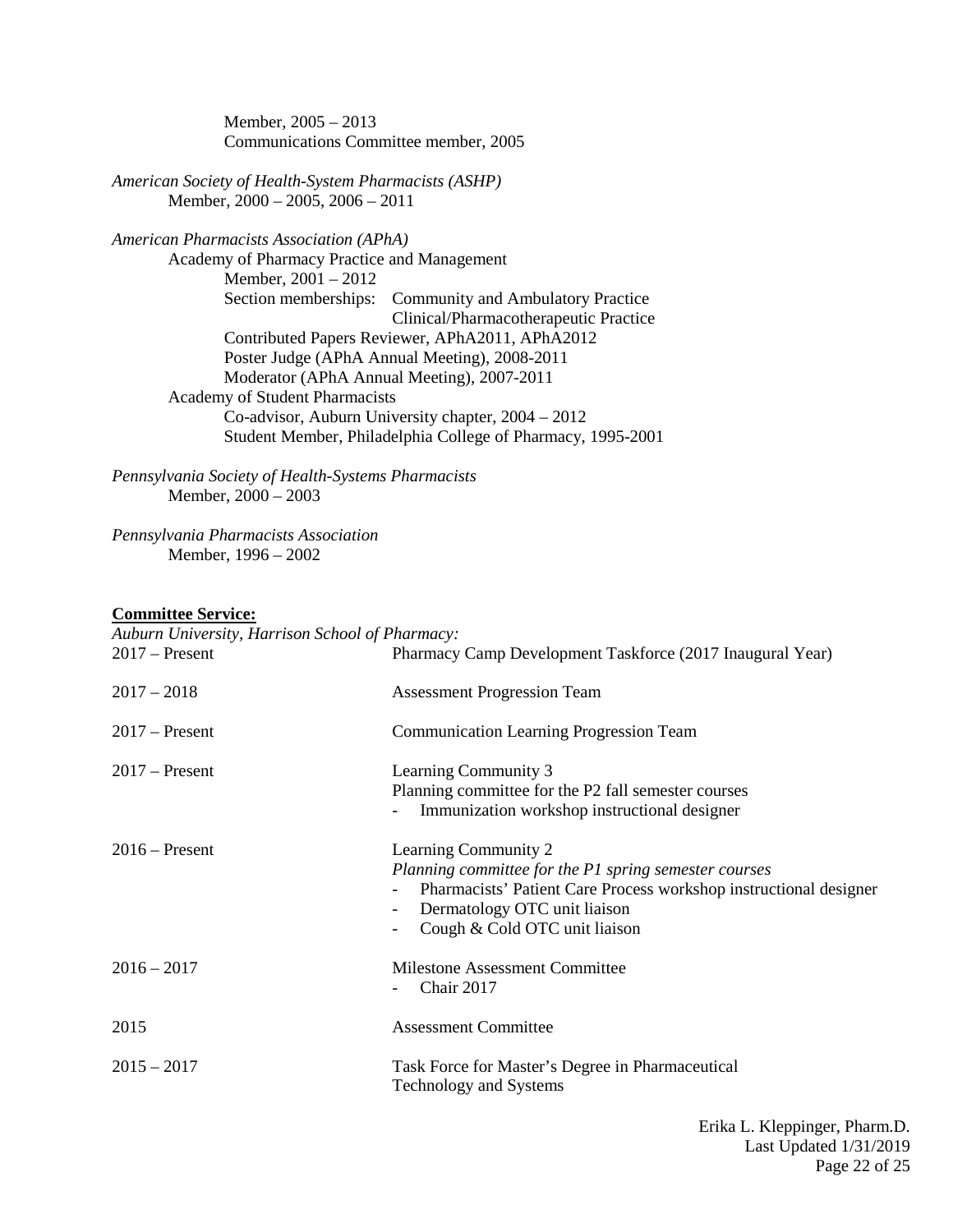| 2015                                              | Residency Advisory Council                                                                                                                                                                                                                                                                                                                                                                                                                                                                                                            |
|---------------------------------------------------|---------------------------------------------------------------------------------------------------------------------------------------------------------------------------------------------------------------------------------------------------------------------------------------------------------------------------------------------------------------------------------------------------------------------------------------------------------------------------------------------------------------------------------------|
| 2014                                              | <b>IPE Nursing/Pharmacy Task Force</b>                                                                                                                                                                                                                                                                                                                                                                                                                                                                                                |
| $2011 - 2012$                                     | <b>Clinical Services Advisory Committee</b>                                                                                                                                                                                                                                                                                                                                                                                                                                                                                           |
| $2011$ – Present                                  | Residency Advisory Board<br><b>Pharmacy Health Services Department</b>                                                                                                                                                                                                                                                                                                                                                                                                                                                                |
| $2009 - 2014$                                     | Office of Teaching, Learning, and Assessment (OTLA) Advisory Group<br>Chair $2010 - 2012$<br>ExamSoft Implementation Committee member, 2014                                                                                                                                                                                                                                                                                                                                                                                           |
| $2008 - 2014$                                     | Professional Education Committee (PEC)<br>PEC IV subcommittee (postgraduate education) $2011 - 2014$<br>PEC I subcommittee 2009 - 2011<br>PEC II subcommittee 2008 - 2009                                                                                                                                                                                                                                                                                                                                                             |
| $2008 - 2009$                                     | <b>Admissions Committee</b><br>Chair 2008 - 2009                                                                                                                                                                                                                                                                                                                                                                                                                                                                                      |
| $2005 - 2008$                                     | Committee on Admissions and Academic Requirements (CAAR)<br>Chair $2006 - 2008$<br>Vice-chair $2005 - 2006$                                                                                                                                                                                                                                                                                                                                                                                                                           |
| $2004 - 2006$                                     | Honor Board                                                                                                                                                                                                                                                                                                                                                                                                                                                                                                                           |
| $2003 - 2005$                                     | Auburn University Pharmaceutical Care Center (AUPCC) Advisory<br>Committee<br>Physicians Advisory Board Member 2006-2007                                                                                                                                                                                                                                                                                                                                                                                                              |
| <b>Community Service:</b><br>June 2017, June 2018 | Pharmacy Camp<br>Auburn University, Harrison School of Pharmacy<br>5-day residential camp for rising high school juniors, seniors, and rising<br>college freshmen<br>Activities Developed & Taught:<br>Vital Signs Lab (pulse locations, heart rate, respiratory rate,<br>temperature, blood pressure, body composition analysis, newest vital<br>sign, cardiac exam, respiratory exam)<br>Devices Lab (glucose meters, insulin pens, inhalers, peak flow meters,<br>$\overline{\phantom{a}}$<br>EpiPens, immunization demonstration) |
| October 2016, October 2017                        | Pioneer Day Health Fair<br>HSOP student pharmacists<br>Loachapoka, AL                                                                                                                                                                                                                                                                                                                                                                                                                                                                 |
| February 2015                                     | Script Your Future Health Fair<br>HSOP students and Tuskegee nursing students<br>Tuskegee, AL<br>Erika L. Kleppinger, Pharm.D.                                                                                                                                                                                                                                                                                                                                                                                                        |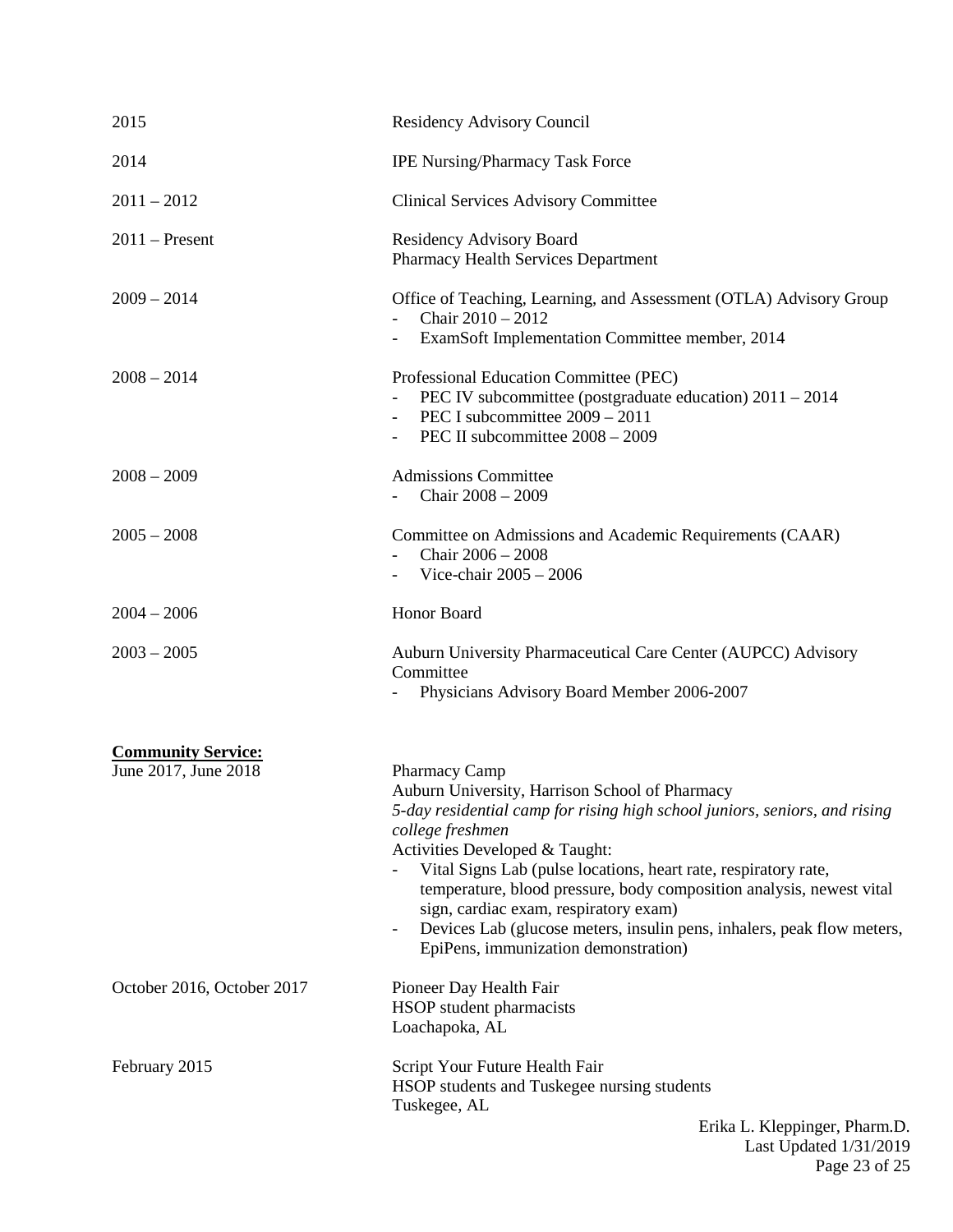| February 2014          | Script Your Future Health Fair<br>Tuskegee Airmen National Historic Site<br>Tuskegee, AL                                                                                                                                                                                                                                                                                                                                                                                                                    |
|------------------------|-------------------------------------------------------------------------------------------------------------------------------------------------------------------------------------------------------------------------------------------------------------------------------------------------------------------------------------------------------------------------------------------------------------------------------------------------------------------------------------------------------------|
| October 2010           | Flu Shot Clinic – Auburn University Employees<br>Auburn University Pharmacy Care Center (AUPCC)<br>Auburn, AL                                                                                                                                                                                                                                                                                                                                                                                               |
| $2005 - 2011$          | <b>APhA-ASP Health Fairs</b><br>October 2011: Syrup Sopping Day; Loachapoka, AL<br>October 2010: Syrup Sopping Day; Loachapoka, AL<br>October 2009: Southern Union Community College; Opelika, AL<br>October 2008: Village Mall; Auburn, AL<br>October 2007: Bruno's Pharmacy Community Room; Auburn, AL<br>$\overline{\phantom{a}}$<br>October 2006: Bruno's Pharmacy Community Room; Auburn, AL<br>$\overline{\phantom{a}}$<br>October 2005: Auburn Colonial Mall; Auburn, AL<br>$\overline{\phantom{a}}$ |
| March 2007, March 2008 | HSOP Open House Health Fair<br>Auburn University Harrison School of Pharmacy<br>Auburn, AL                                                                                                                                                                                                                                                                                                                                                                                                                  |
| March 2007             | Auburn University Campus-Wide Health Fair<br>Lipid screening and counseling<br><b>Auburn University Haley Center</b><br>Auburn, AL                                                                                                                                                                                                                                                                                                                                                                          |
| October 2005           | <b>Influenza Immunization Administration</b><br><b>Patient Care Employees</b><br>East Alabama Medical Center (EAMC)<br>Opelika, AL                                                                                                                                                                                                                                                                                                                                                                          |
| October 2005           | <b>Health Fair</b><br>Osteoporosis screening and counseling<br>Hyundai Manufacturing Plant<br>Montgomery, AL                                                                                                                                                                                                                                                                                                                                                                                                |
| September 2005         | <b>Medical Clinic Volunteer</b><br>Hurricane Katrina victims<br>Lee County Red Cross Shelter<br>Opelika, AL                                                                                                                                                                                                                                                                                                                                                                                                 |
| April 2004             | Health Fair<br>Cardiovascular Risk Assessments and Cholesterol Counseling<br>"Reversing the Diabetes Trends in Alabama" Conference<br>Montgomery, AL                                                                                                                                                                                                                                                                                                                                                        |
| November 2002          | Diabetes and Hypertension Screening<br>Saint Francis DeSales Church<br>Philadelphia, PA<br>Erika L. Kleppinger, Pharm.D.                                                                                                                                                                                                                                                                                                                                                                                    |